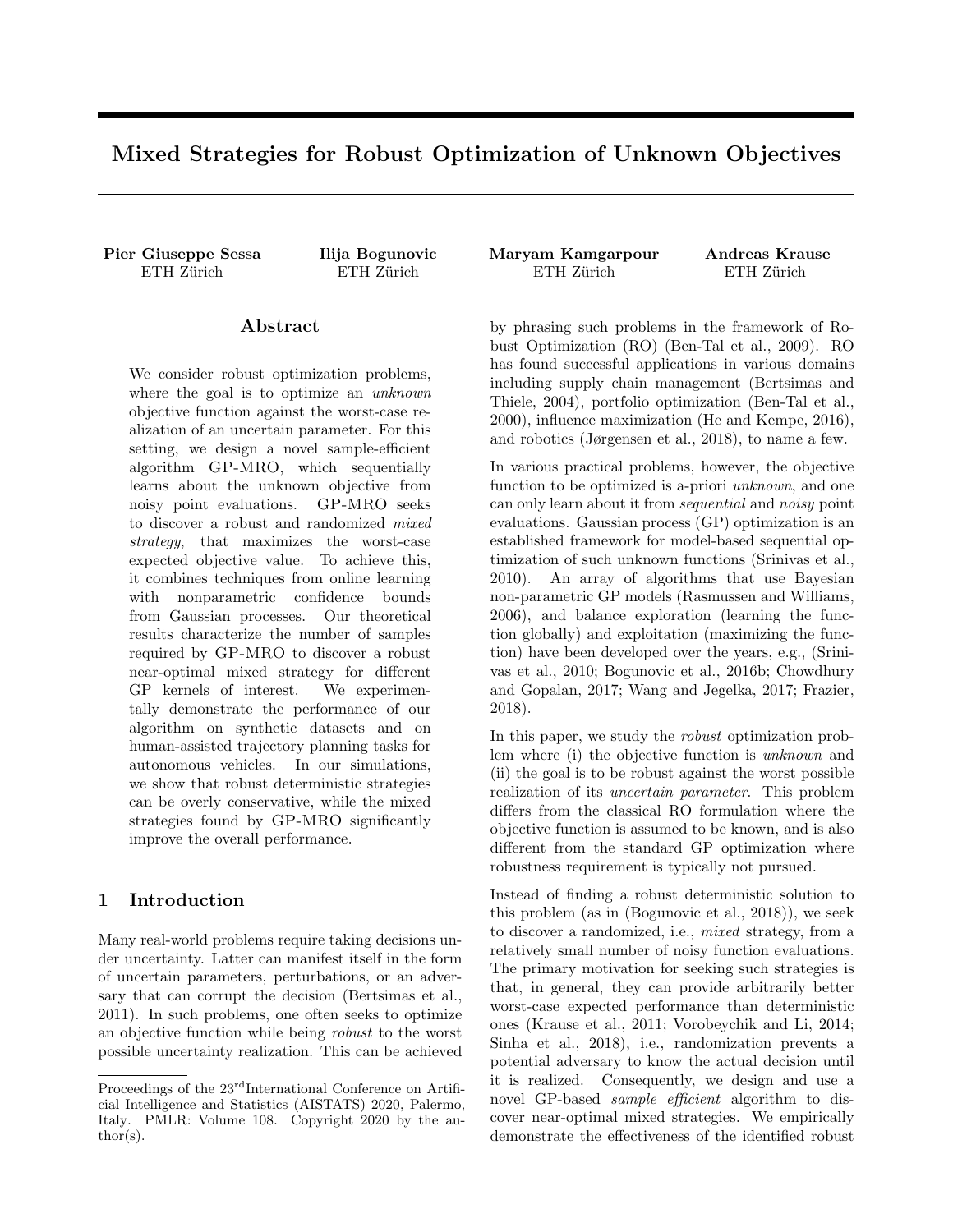mixed strategies in a trajectory planning task for autonomous vehicles, where deterministic strategies are shown to be overly conservative.

Related work. Over the past couple of years, robust optimization has been extensively studied in the machine learning community. While most of the works focus on convex settings (e.g., (Shalev-Shwartz and Wexler, 2016; Namkoong and Duchi, 2016)), more recent works also consider general non-convex objectives, e.g., (Chen et al., 2017; Sinha et al., 2017; Staib et al., 2018). Among those, Chen et al. (2017) provide robust algorithmic strategies that are shown to be successful in several learning tasks. The proposed algorithm is based on the idea of simulating a zero-sum game between a learner and an adversary. Similar strategies have been also explored in other adversarial settings, e.g., in submodular optimization (Krause et al., 2011; Kawase and Sumita, 2019). Our approach is based on the similar algorithmic idea of Chen et al. (2017), but unlike this and other works mentioned above that assume the objective function is perfectly known (or a maximization oracle is available), it also requires performing a non-trivial function estimation.

In non-robust GP optimization, various optimization algorithms (Srinivas et al., 2010; Chowdhury and Gopalan, 2017; Bogunovic et al., 2016b; Contal et al., 2013; Wang and Jegelka, 2017) have been proposed to sequentially optimize the unknown function from noisy and zeroth-order observations. Similarly to these algorithms, our algorithm relies on a non-parametric GP model to obtain shrinking confidence bounds around the unknown objective function. Besides the standard problem, GP optimization has been considered in several other practical settings such as contextual (Krause and Ong, 2011), time-varying (Bogunovic et al., 2016a), safe exploration (Sui et al., 2015), etc.

Recently, a novel algorithm for robust GP optimization STABLEOPT has been proposed by Bogunovic et al. (2018). StableOpt discovers a deterministic solution that is robust with respect to the worst-case realization of the uncertain parameter. This work is closest to ours, but instead of seeking deterministic solutions, our focus is on the mixed strategies which are preferable in certain scenarios (see Section 4.2), where deterministic solutions turn out to be overly conservative. We also note that other forms of robustness have been studied in GP optimization. For instance, Nogueira et al. (2016); Oliveira et al. (2019) consider robustness against uncertain inputs (typical in robotics applications), Sessa et al. (2019) study robust aspects in multi-agent unknown repeated games, Williams et al. (2000); Tesch et al. (2011) deal with uncontrolled environmental variables, while robustness with respect to outliers is addressed by Martinez-Cantin et al. (2018). Contributions. We consider robust optimization of unknown and generally non-convex objectives.

- We propose an algorithm, GP-MRO, which returns a mixed strategy, i.e., a probability distribution over actions, that is robust against the worst-case realization of the uncertain parameter.
- Our theoretical analysis shows the number of samples required for GP-MRO to discover a near-optimal robust mixed strategy.
- We propose a variant of GP-MRO which can effectively trade-off worst-case and average-case performance.
- Finally, we consider the problem of trajectory planning in autonomous driving guided by user's evaluations. In our experiments, we demonstrate the effectiveness of the robust mixed strategies discovered by GP-MRO in comparison to those identified by existing robust methods.

## 2 Problem Formulation

Let  $f: \mathcal{X} \times \Theta \rightarrow [0, 1]$  be a reward function over domain  $D = \mathcal{X} \times \Theta$ , where X is a continuous and compact decision set and  $\Theta = {\theta_1, \ldots, \theta_m}$  is a finite set of parameter values. The reward function is *unknown*, and we learn about it from sequential *noisy* point observations, i.e., so-called bandit feedback. At each time step t, we choose  $x_t \in \mathcal{X}$  and  $\theta_t \in \Theta$ , and observe a noisy sample  $y_t = f(\boldsymbol{x}_t, \boldsymbol{\theta}_t) + \xi_t$ , where  $\xi_t \sim \mathcal{N}(0, \sigma^2)$ , and  $\xi_t$ 's are independent over time (our approach allows also for sub-Gaussian noise).

After T rounds (i.e., T samples), our goal is to report a strategy for selecting points in  $\mathcal X$  that is robust against the worst-possible parameter value from  $\Theta$ . We assume that during the optimization phase (i.e., training/simulation) one can choose  $\theta$ , while later, during the implementation (i.e., test) phase, the parameter  $\boldsymbol{\theta}$ becomes uncontrollable. Hence, it is important to design a robust strategy for selecting the first parameter.

**Optimization goal.** Let  $\Delta(\mathcal{X})$  denote the set of all probability distributions, or *mixed strategies* on  $X$ . Our goal is to find a distribution in  $\Delta(\mathcal{X})$  that achieves high reward in the worst-case over  $\theta \in \Theta$ . The maximin optimal value is given by:

$$
\tau^* = \max_{\mathcal{P} \in \Delta(\mathcal{X})} \min_{\theta \in \Theta} \mathbb{E}_{\mathbf{x} \sim \mathcal{P}}[f(\mathbf{x}, \theta)], \tag{1}
$$

and we seek to report a robust solution  $\mathcal{P}^{(T)} \in \Delta(\mathcal{X})$ that for some specified accuracy value  $\epsilon \geq 0$  achieves

$$
\min_{\boldsymbol{\theta} \in \Theta} \mathbb{E}_{\boldsymbol{x} \sim \mathcal{P}^{(T)}}[f(\boldsymbol{x}, \boldsymbol{\theta})] \geq \tau^* - \epsilon.
$$
 (2)

Besides achieving (2), our goal is also to minimize the total number of required samples T.

We note that our optimization goal is different from the one of computing deterministic (pure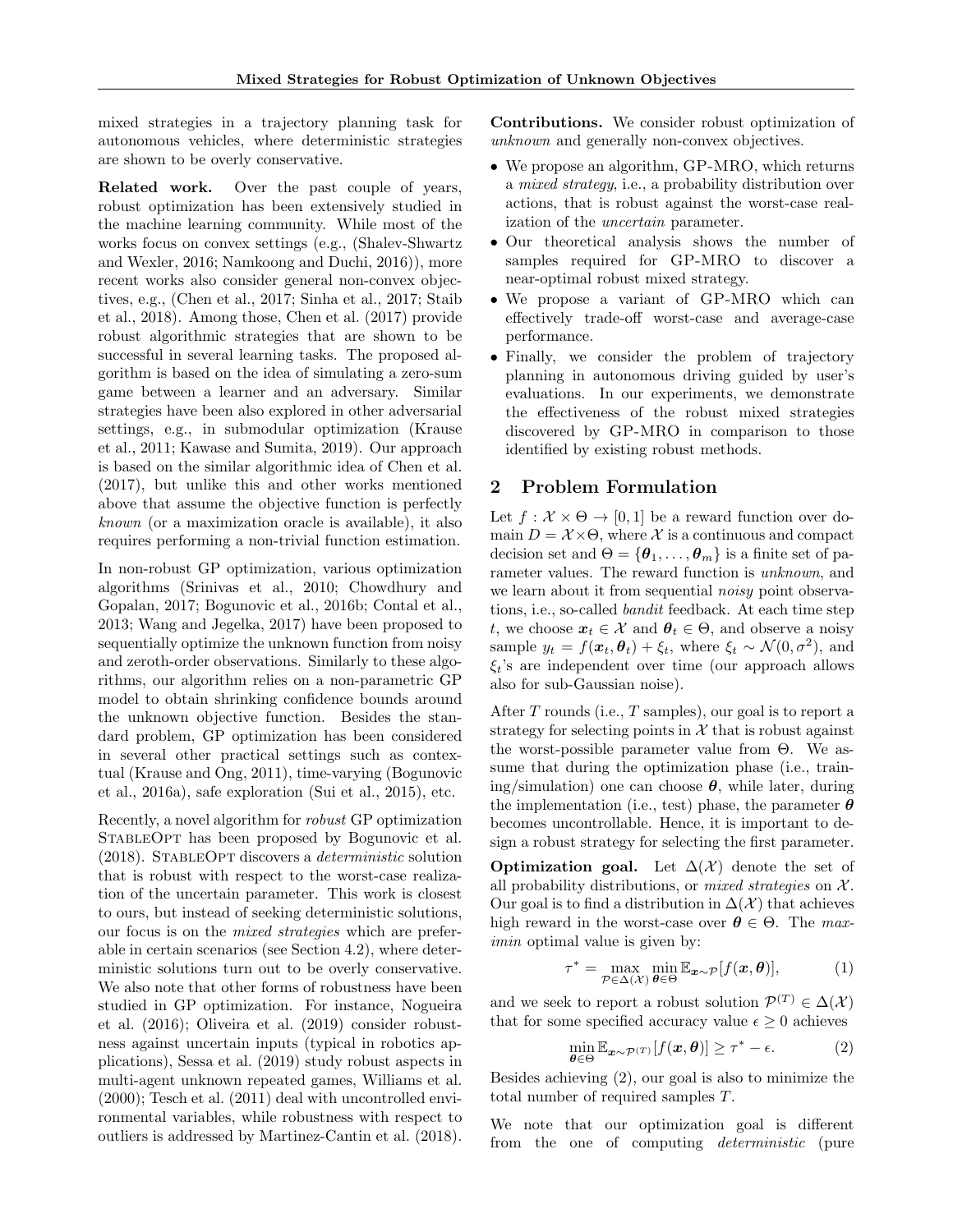strategy) solution  $x \in \mathcal{X}$  and competing against  $\tau = \max_{\boldsymbol{x} \in \mathcal{X}} \min_{\boldsymbol{\theta} \in \Theta} f(\boldsymbol{x}, \boldsymbol{\theta})$  as considered in (Bogunovic et al., 2018). Our goal is to discover a randomized strategy and compete against  $\tau^* \geq \tau$ , which can be arbitrarily larger than  $\tau$ . Hence, mixed strategies considered in this work can provide arbitrarily better expected performance than such deterministic ones. Conceptually, randomization allows the decisions to be less predictable, and is a key feature necessary in many applications including security games (Sinha et al., 2018), adversarial learning (Vorobeychik and Li, 2014) and sensing (Krause et al., 2011). This is also the case in the autonomous driving scenario considered in Section 4.2, where we show that deterministic strategies can be overly conservative. Finally, we also note that the same objective (1) is considered in (Chen et al., 2017), in the case of known reward functions  $f_i(\cdot) := f(\cdot, \boldsymbol{\theta}_i)$ , and  $i \in \{1, \ldots, m\}$ .

Our Model. We assume that the unknown objective f is fixed and belongs to a Reproducing Kernel Hilbert Space (RKHS)  $\mathcal{H}_k(D)$  corresponding to a positive semi-definite kernel function  $k(\cdot, \cdot) : D \times D \to \mathbb{R}$ . Furthermore, we require  $f$  to have a bounded RKHS norm, i.e.,  $||f||_k = \sqrt{\langle f, f \rangle_k} \leq B$  where  $||\cdot||_k$  stands for the RKHS norm and  $B$  is a known positive constant. The RKHS norm represents a measure of smoothness of  $f$  as measured by the corresponding kernel. We note that these are the standard assumptions used in GP optimization (see, e.g., (Srinivas et al., 2010; Chowdhury and Gopalan, 2017; Bogunovic et al., 2018)).

For the kernel function, we assume  $k((x, \theta), (x, \theta)) \leq$ 1 for all  $(\boldsymbol{x}, \boldsymbol{\theta}) \in D$ , which is without loss of generality if appropriate re-scaling is applied. Our setup also allows for composite kernels that can be constructed by using individual kernels  $k_1 : \mathcal{X} \times \mathcal{X} \rightarrow \mathbb{R}$  and  $k_2 : \Theta \times \Theta \to \mathbb{R}$ , to obtain, for example, *additive kernel*  $k\big((\boldsymbol{x},\boldsymbol{\theta}),(\boldsymbol{x}',\boldsymbol{\theta}')\big) \ := \ k_1(\boldsymbol{x},\boldsymbol{x}') + k_2(\boldsymbol{\theta},\boldsymbol{\theta}') \ \ \text{or} \ \ product$  $\text{kernel } k((\boldsymbol{x},\boldsymbol{\theta}),(\boldsymbol{x}',\boldsymbol{\theta}')) := k_1(\boldsymbol{x},\boldsymbol{x}') \cdot k_2(\boldsymbol{\theta},\boldsymbol{\theta}')$ . Popularly used kernels are linear, squared exponential (SE) and Matérn:

$$
k_{\text{Lin}}(\boldsymbol{x}, \boldsymbol{x}') = \boldsymbol{x}^T \boldsymbol{x}',
$$
  
\n
$$
k_{\text{SE}}(\boldsymbol{x}, \boldsymbol{x}') = \exp\left(-\frac{1}{2l^2} ||\boldsymbol{x} - \boldsymbol{x}'||^2\right), \text{and}
$$
  
\n
$$
k_{\text{Mat}}(\boldsymbol{x}, \boldsymbol{x}') = \frac{2^{1-\nu}}{\Gamma(\nu)} \left(\frac{\sqrt{2\nu} ||\boldsymbol{x} - \boldsymbol{x}'||}{l}\right) J_{\nu} \left(\frac{\sqrt{2\nu} ||\boldsymbol{x} - \boldsymbol{x}'||}{l}\right),
$$

where l is the length-scale parameter and  $\nu > 0$ is a parameter that determines the smoothness (Rasmussen and Williams, 2006).

Under such assumptions, the uncertainty over f is naturally modeled as a Gaussian process  $GP(0, k((\boldsymbol{x}, \boldsymbol{\theta}), (\boldsymbol{x}', \boldsymbol{\theta}')))$ . Further on, a Gaussian likelihood model for the observations can be used assuming the noise  $\xi_t = y_t - f(\boldsymbol{x}_t, \boldsymbol{\theta}_t)$  is drawn, independently across t, from  $\mathcal{N}(0, \lambda)$ . Here,  $\lambda$  denotes a free hyper-parameter that may differ from the true noise variance  $\sigma^2$ . With this model in place, conditioned on the history of inputs  $\{(\boldsymbol{x}_1,\boldsymbol{\theta}_1),\ldots,(\boldsymbol{x}_t,\boldsymbol{\theta}_t)\}\$  and their noisy observations  $\{y_1, \ldots, y_t\}$ , the posterior distribution under this prior is also Gaussian with the closed form posterior mean and variance:

$$
\mu_t(\mathbf{x}, \boldsymbol{\theta}) = \mathbf{k}_t(\mathbf{x}, \boldsymbol{\theta})^T (\mathbf{K}_t + \lambda \mathbf{I}_t)^{-1} \mathbf{y}_t, \n\sigma_t^2(\mathbf{x}, \boldsymbol{\theta}) = k((\mathbf{x}, \boldsymbol{\theta}), (\mathbf{x}, \boldsymbol{\theta}))
$$
\n(3)

$$
- \boldsymbol{k}_t(\boldsymbol{x}, \boldsymbol{\theta})^T \big(\boldsymbol{K}_t + \lambda \mathbf{I}_t\big)^{-1} \boldsymbol{k}_t(\boldsymbol{x}, \boldsymbol{\theta}), \quad (4)
$$

s.t.  $\boldsymbol{k}_t(\boldsymbol{x}, \boldsymbol{\theta}) = [k((\boldsymbol{x}_j, \boldsymbol{\theta}_j),(\boldsymbol{x}, \boldsymbol{\theta}))]_{j=1}^t$ , and  $\boldsymbol{K}_t =$  $\left[k((x_j,\theta_j),(x_{j'},\theta_{j'}))\right]_{j,j'}$  is the kernel matrix. As described bellow, we make use of this model in our algorithm to sequentially learn about the unknown objective function.

#### 3 Proposed Algorithm and Theory

Our algorithm, GP-MRO, is shown in Algorithm 1. It can be interpreted as a zero-sum game between a simulated adversary and a learner. The adversary plays actions from the set  $\Theta$ , while the learner plays actions from X. Because the true reward function  $f(\cdot, \cdot)$  is unknown, the algorithm maintains and makes use of the optimistic upper confidence bound  $ucb_t(\cdot, \cdot)$  (defined below) of the unknown reward function. We define the confidence bounds as follows:

$$
\mathrm{ucb}_{t}(\boldsymbol{x},\boldsymbol{\theta}) := \mu_{t}(\boldsymbol{x},\boldsymbol{\theta}) + \beta_{t+1}\sigma_{t}(\boldsymbol{x},\boldsymbol{\theta}) \tag{5}
$$

$$
lcbt(\boldsymbol{x},\boldsymbol{\theta}) := \mu_t(\boldsymbol{x},\boldsymbol{\theta}) - \beta_{t+1}\sigma_t(\boldsymbol{x},\boldsymbol{\theta}),
$$
 (6)

where  $\beta_t$  is the *confidence parameter* that we set according to Lemma 1 bellow. We also define their truncated versions:

$$
\overline{\text{ucb}}_t(\boldsymbol{x}, \boldsymbol{\theta}) := \min\{\text{ucb}_t(\boldsymbol{x}, \boldsymbol{\theta}), 1\} \tag{7}
$$

$$
\overline{\text{lcb}}_t(\boldsymbol{x},\boldsymbol{\theta}) := \max\{\text{lcb}_t(\boldsymbol{x},\boldsymbol{\theta}),0\},\tag{8}
$$

which we use in our algorithm. At every round  $t$ , GP-MRO simulates the adversary by selecting a distribution over the *m* values of  $\theta$ , i.e.,  $w_t \in \{w \in [0,1]^m :$ tion over the *m* values of  $\theta$ , i.e.,  $w_t \in \{w \in [0,1]^m : \sum_{i=1}^m w[i] = 1\}$ , where  $w_t[i]$  denotes the probability of selecting  $\theta_i$ . Subsequently, the learner *best responds* by selecting  $x_t$  based on the knowledge of  $w_t$ . After T iterations, GP-MRO returns the uniform distribution over  $\{x_1, \ldots, x_T\}$ , denoted with  $\mathcal{U}^{(T)}$ . Next, we explain how  $w_t$  and  $x_t$  are chosen in Algorithm 1.

The multiplicative weight updates (MWU) rule (Freund and Schapire, 1997) is used to select  $w_t$  at every round  $t$ . We note that this algorithm is an online learning no-regret algorithm that requires full-information feedback at every round, i.e., observations that correspond to every pair  $\{(\boldsymbol{x}_t, \boldsymbol{\theta}_i)\}_{i=1}^m$ . This is not possible in our setting where the learner only receives a single noisy observation that corresponds to the chosen pair  $(x_t, \theta_t)$ . To cope with this, we make use of the up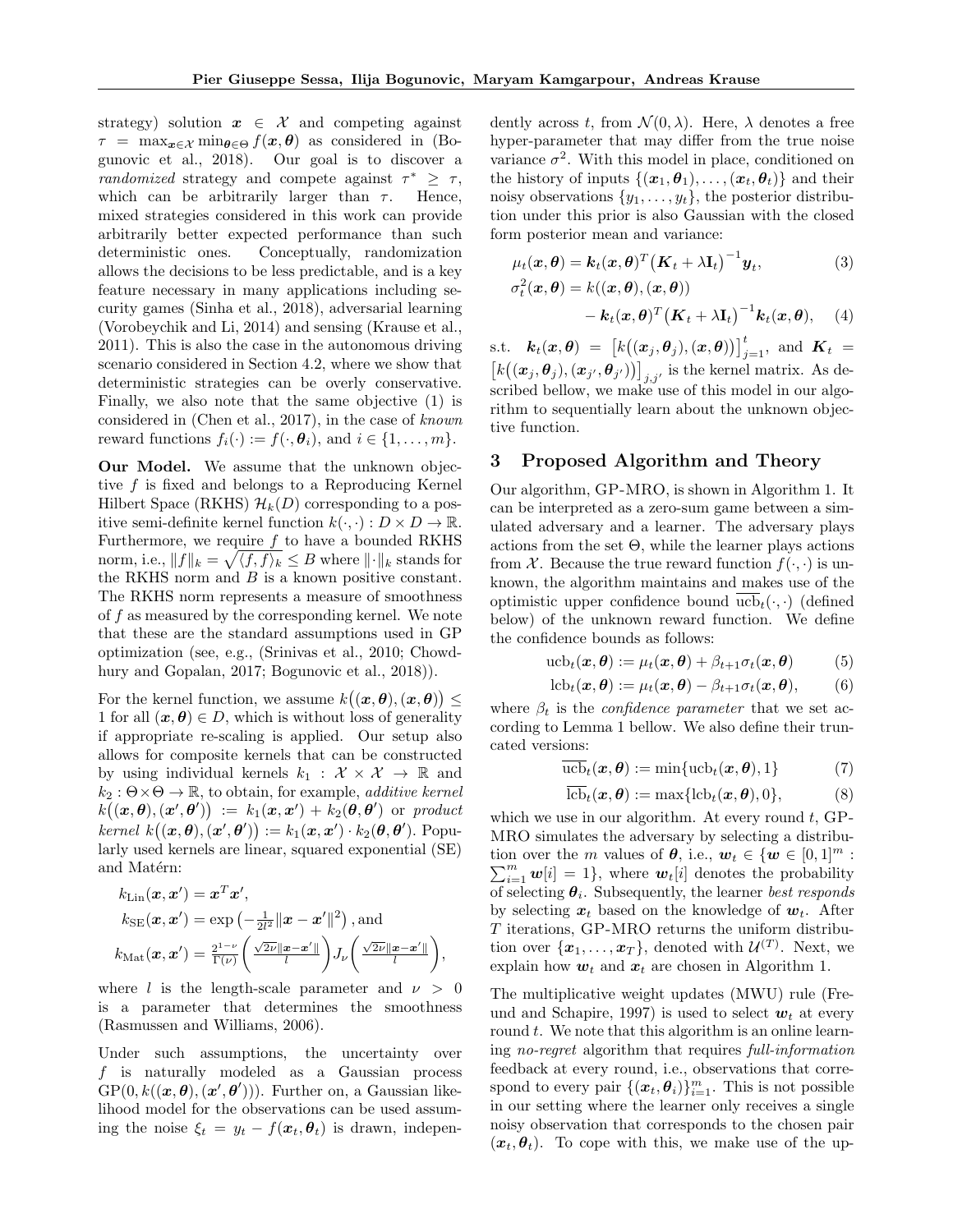per confidence bound functions to effectively emulate the full information feedback.<sup>1</sup> Hence, the MWU rule used in our algorithm is given by:

$$
\boldsymbol{w}_t[i] \propto \exp\Big\{-\eta_T\sum_{j=1}^{t-1}\overline{\mathrm{ucb}}_{j-1}(\boldsymbol{x}_j,\boldsymbol{\theta}_i)\Big\},\,
$$

where  $\eta_T$  is the learning rate parameter that we set in Theorem 2 bellow. Another equivalent way of writing this rule is via the following recursive update:

$$
\boldsymbol{w}_t[i] = \frac{\boldsymbol{w}_{t-1}[i] \cdot \exp\left(-\eta_T \cdot \overline{\mathrm{ucb}}_{t-1}(\boldsymbol{x}_{t-1}, \boldsymbol{\theta}_i)\right)}{\sum_{j=1}^m \boldsymbol{w}_{t-1}[j] \cdot \exp(-\eta_T \cdot \overline{\mathrm{ucb}}_{t-1}(\boldsymbol{x}_{t-1}, \boldsymbol{\theta}_j))}.
$$

The learner then observes  $w_t$ , and plays the best response  $x_t$  that is obtained by using the upper confidence bound instead of the true unknown function:

$$
\boldsymbol{x}_t = \argmax_{\boldsymbol{x} \in \mathcal{X}} \bigg( \sum_{i=1}^m \boldsymbol{w}_t[i] \cdot \overline{\text{ucb}}_{t-1}(\boldsymbol{x}, \boldsymbol{\theta}_i) \bigg). \qquad (9)
$$

Finally, the unknown function is queried at  $(x_t, \theta_t)$ , where  $\theta_t$  is selected as the parameter value that has the highest uncertainty for the selected  $x_t$ , i.e.,

$$
\boldsymbol{\theta}_t \in \argmax_{\boldsymbol{\theta} \in \Theta} \sigma_{t-1}(\boldsymbol{x}_t, \boldsymbol{\theta}). \tag{10}
$$

The observed data  $(x_t, \theta_t, y_t)$  is then used to update the model via (3) and (4).

#### 3.1 Main result

To characterize our regret bounds, we make use of a suitable measure of complexity of the function class, the so-called maximum information gain. It has been introduced by Srinivas et al. (2010), and subsequently used in many different works on Bayesian (GP) optimization. At time  $t$ , it is defined as

$$
\gamma_t = \max_{\{(\boldsymbol{x}_1, \boldsymbol{\theta}_1), \dots, (\boldsymbol{x}_t, \boldsymbol{\theta}_t)\}} \frac{1}{2} \log \det(\mathbf{I}_t + \lambda^{-1} \boldsymbol{K}_t), \quad (11)
$$

and is used to measure the reduction in uncertainty about  $f$  after receiving  $t$  noisy observations that correspond to  $\{(\boldsymbol{x}_1,\boldsymbol{\theta}_1),\ldots,(\boldsymbol{x}_t,\boldsymbol{\theta}_t)\}\$ . In the case  $D \subset$  $\mathbb{R}^d$ , this kernel-dependent quantity is sublinear in t for various kernel functions, e.g.,  $\mathcal{O}((\log t)^{d+1})$  for squared exponential and  $\mathcal{O}(t^{(d+1)d/((d+1)d+2\nu)}\log t)$ for the Matérn kernel with  $\nu > 1$  (Srinivas et al., 2010).

We use the following well-known result in GP optimization (Srinivas et al., 2010; Chowdhury and Gopalan, 2017), that allows for construction of statistical confidence bounds around the unknown function. **Lemma 1.** Let  $f \in \mathcal{H}_k(D)$  with  $||f||_k \leq B$ , and consider the sampling model

$$
y_t = f(\boldsymbol{x}_t, \boldsymbol{\theta}_t) + \xi_t
$$
, where  $\xi_t \sim \mathcal{N}(0, \sigma^2)$ .

If the confidence parameter is set to

$$
\beta_t = B + \sigma \lambda^{-1/2} \sqrt{2(\gamma_{t-1} + \ln(1/\delta))}, \qquad (12)
$$

Algorithm 1 GP-MRO

**Input:** Sets  $\Theta$ ,  $\mathcal{X}$ , kernel k, parameters  $\eta_T$ ,  $\{\beta_t\}_{t\geq 1}$ 1: for  $t = 1, 2, ..., T$  do

2: For every  $i \in \{1, \ldots, m\}$  set

$$
\boldsymbol{w}_t[i]\propto\exp\Big\{-\eta_T\sum_{j=1}^{t-1}\overline{\mathrm{ucb}}_{j-1}(\boldsymbol{x}_j,\boldsymbol{\theta}_i)\Big\}
$$

$$
3\mathrm{:}\qquad \ \ \, \mathrm{Set}
$$

$$
\boldsymbol{x}_t \leftarrow \argmax_{\boldsymbol{x} \in \mathcal{X}} \sum_{i=1}^m \boldsymbol{w}_t[i] \cdot \overline{\mathrm{ucb}}_{t-1}(\boldsymbol{x}, \boldsymbol{\theta}_i)
$$

4:  $\theta_t \leftarrow \arg \max_{\theta \in \Theta} \sigma_{t-1}(\boldsymbol{x}_t, \boldsymbol{\theta}_i)$ 

5: Observe  $y_t = f(\boldsymbol{x}_t, \boldsymbol{\theta}_t) + \xi_t$ 

6: Update 
$$
\mu_t(\cdot, \cdot)
$$
 and  $\sigma_t(\cdot, \cdot)$  according to  
(3) and (4) by including  $\{(\boldsymbol{x}_t, \boldsymbol{\theta}_t, y_t)\}$ 

7: end for  
Output: Uniform distr. 
$$
U^{(T)}
$$
 over  $\{x_1, ..., x_T\}$ .

the following holds for every  $(\boldsymbol{x}, \boldsymbol{\theta}) \in D$  and  $t \geq 1$ , with probability at least  $1 - \delta$ :

$$
|\mu_{t-1}(\boldsymbol{x},\boldsymbol{\theta}) - f(\boldsymbol{x},\boldsymbol{\theta})| \leq \beta_t \sigma_{t-1}(\boldsymbol{x},\boldsymbol{\theta}), \qquad (13)
$$

where  $\mu_{t-1}(\cdot, \cdot)$  and  $\sigma_{t-1}(\cdot, \cdot)$  are given in (3) and (4) with  $\lambda > 0$ .

Given the definitions  $(7)-(8)$ , and by conditioning on the event (13) in Lemma 1 holding true we have:

$$
1 \geq \overline{\text{ucb}}_t(\boldsymbol{x}, \boldsymbol{\theta}) \geq f(\boldsymbol{x}, \boldsymbol{\theta}) \geq \overline{\text{lcb}}_t(\boldsymbol{x}, \boldsymbol{\theta}) \geq 0, \qquad (14)
$$

for every pair  $(\boldsymbol{x}, \boldsymbol{\theta}) \in D$  and  $t \geq 1$ .

Next, we state our main theorem in which we bound the performance of GP-MRO. All the proofs from this section are provided in the supplementary material.

**Theorem 2.** Fix  $B > 0$ ,  $\epsilon > 0$ ,  $\delta \in (0,1)$ ,  $m \in \mathbb{Z}^+$ ,  $\lambda \geq 1$ , and suppose the following holds

$$
T \ge \frac{1}{\epsilon^2} \left( \frac{\log(m)}{2} + \beta_T \sqrt{32\lambda \gamma_T \log(m)} + 16\beta_T^2 \lambda \gamma_T \right),
$$

for some  $T \in \mathbb{Z}^+$ . For any  $f: D \to [0,1]$ , such that  $f \in \mathcal{H}_k(D)$  and  $||f||_k \leq B$ , GP-MRO with  $\beta_t$  set as in Lemma 1 and  $\eta_T = \sqrt{\frac{8 \log m}{T}}$  achieves

$$
\min_{\boldsymbol{\theta}\in\Theta} \mathbb{E}_{\boldsymbol{x}\sim\mathcal{U}^{(T)}}[f(\boldsymbol{x},\boldsymbol{\theta})] \geq \max_{\mathcal{P}\in\Delta(\mathcal{X})} \min_{\boldsymbol{\theta}\in\Theta} \mathbb{E}_{\boldsymbol{x}\sim\mathcal{P}}[f(\boldsymbol{x},\boldsymbol{\theta})] - \epsilon,
$$

after T rounds with probability at least  $1 - \delta$ , where  $\mathcal{U}^{(T)}$  is the distribution returned by GP-MRO.

Our analysis is based on the regret bounding techniques for zero-sum games similarly to (Chen et al., 2017) (we bound the rate of convergence to an equilibrium of the game simulated by GP-MRO), but with additional non-trivial challenges to characterize the excess regret due to the fact that  $f$  is unknown. The result in this theorem holds for general kernels and it can

<sup>&</sup>lt;sup>1</sup>A similar idea has recently been used by Sessa et al. (2019) in the context of multi-agent repeated games.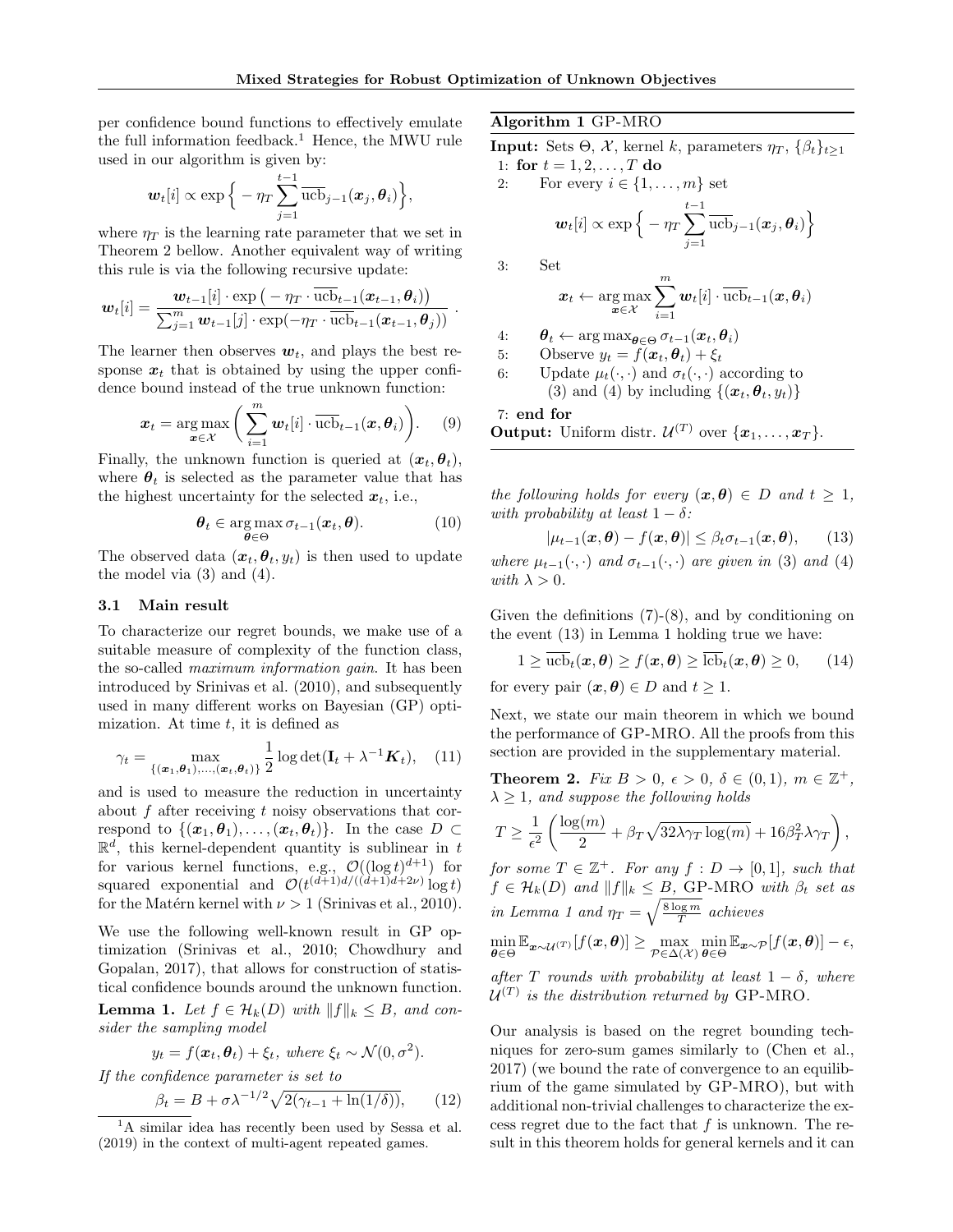be made more specific by substituting the bounds on  $\gamma_T$  for different kernels. For example, for  $D \subset \mathbb{R}^d$  and the widely used squared exponential kernel, we obtain  $T = \mathcal{O}^*\left(\frac{1}{\epsilon^2}\left(\log(m) + (\log \frac{1}{\epsilon})^d \sqrt{\log(m)} + (\log \frac{1}{\epsilon})^{2d}\right)\right),$ for constant  $\lambda, \sigma, B, d, m$ , where  $\mathcal{O}^*(\cdot)$  is used to hide dimension-independent log factors. In the same setting, StableOpt (Bogunovic et al., 2018) requires  $T = \mathcal{O}^*\left(\frac{1}{\epsilon^2} \left(\log \frac{1}{\epsilon}\right)^{2d}\right)$  samples to discover a *determin*istic maximin strategy that is near-optimal with respect to a generally weaker benchmark. Finally, in comparison to the result of Chen et al. (2017) where  $T = \mathcal{O}\left(\frac{\log(m)}{\epsilon^2}\right)$  and f is assumed to be known, our bound characterizes an additional number of samples required for estimating the unknown RKHS function.

#### 3.1.1 Trading Off Worst-Case and Average-Case Performance

In many scenarios, one might care about the performance of the reported distribution in the worst-case while also ensuring a good performance on "average". A natural problem to consider is to trade off these two quantities by using the following objective:

$$
W(\mathcal{P}) := (1 - \chi) \cdot \mathop{\mathbb{E}}_{\substack{\boldsymbol{\theta} \sim \mathcal{Q} \\ \boldsymbol{x} \sim \mathcal{P}}} [f(\boldsymbol{x}, \boldsymbol{\theta})] + \chi \cdot \min_{\boldsymbol{\theta} \in \Theta} \mathop{\mathbb{E}}_{\boldsymbol{x} \sim \mathcal{P}} [f(\boldsymbol{x}, \boldsymbol{\theta})],
$$

for some fixed distribution  $\mathcal{Q} \in \Delta(\Theta)$  (e.g., the uniform distribution) and trade-off parameter  $\chi \in (0,1]$ . Note that by setting  $\chi = 1$ , we recover the worst-case objective. Hence, our goal is to output  $\mathcal{P}^{(T)} \in \Delta(\mathcal{X})$ after T rounds, such that for some accuracy  $\epsilon > 0$ 

$$
W(\mathcal{P}^{(T)}) \ge W(\mathcal{P}^*) - \epsilon,\tag{15}
$$

where  $\mathcal{P}^* \in \arg \max_{\mathcal{P} \in \Delta(\mathcal{X})} W(\mathcal{P}).$ 

Extending our algorithm to this case amounts to modifying the best response rule (Line 3 of Algorithm 1) as:

$$
\boldsymbol{x}_{t} = \underset{\boldsymbol{x} \in \mathcal{X}}{\arg \max} \left[ (1 - \chi) \cdot \underset{\boldsymbol{\theta} \sim \mathcal{Q}}{\mathbb{E}} \left[ \overline{\text{ucb}}_{t-1}(\boldsymbol{x}, \boldsymbol{\theta}) \right] + \chi \cdot \sum_{i=1}^{m} \boldsymbol{w}_{t}[i] \cdot \overline{\text{ucb}}_{t-1}(\boldsymbol{x}, \boldsymbol{\theta}_{i}) \right]. \tag{16}
$$

The theoretical guarantees of GP-MRO in this setting with the best-response rule as given in (16) are provided in the following corollary.

Corollary 3. Let Q be a fixed distribution in  $\Delta(\Theta)$ and let  $\chi \in (0, 1]$  be a trade-off parameter. Under the setup of Theorem 2, and when the following holds

$$
T \ge \frac{1}{\epsilon^2} \left( \frac{\chi^2 \log(m)}{2} + \chi \beta_T \sqrt{32\lambda \gamma_T \log(m)} + 16\beta_T^2 \lambda \gamma_T \right),
$$

for some  $T \in \mathbb{Z}^+$ , GP-MRO with best-response rule as in (16), achieves

$$
W(\mathcal{U}^{(T)}) \geq W(\mathcal{P}^*) - \epsilon,
$$

after T rounds with probability at least  $1 - \delta$ , where  $\mathcal{U}^{(T)}$  is the returned uniform distribution over the queried points  $\{x_1, \ldots, x_T\}$ .

The proof closely follows the one of Theorem 2. When  $\chi = 1$ , we recover Theorem 2, while the performance clearly improves for smaller values of  $\chi$ , i.e., when  $\chi \in (0,1)$ . We also note that for  $\chi = 0$ , our algorithm solves the stochastic optimization problem, and achieves the standard regret bound (as in (Srinivas et al., 2010)) which is known to be nearly optimal for various kernels (see (Scarlett et al., 2017)).

# 4 Experiments

In this section, we evaluate the performance of GP-MRO on synthetic benchmarks and demonstrate the applicability of GP-MRO in planning safe trajectories for autonomous vehicles guided by user's preferences.

#### 4.1 Synthetic Experiments

For a function  $f: \mathcal{X} \times \Theta \to \mathbb{R}$ , we compute the performance of a mixed strategy  $\mathcal{P}^{(T)} \in \Delta(\mathcal{X})$  as:

$$
\min_{\boldsymbol{\theta} \in \Theta} \mathbb{E}_{\boldsymbol{x} \sim \mathcal{P}^{(T)}} \left[ f(\boldsymbol{x}, \boldsymbol{\theta}) \right]. \tag{17}
$$

In case the strategy is deterministic  $x_T \in \mathcal{X}$ , the performance is computed by considering the Dirac distribution centered at  $x_T$ . We compare the performance of GP-MRO with the following baselines:

- STABLEOPT (Bogunovic et al., 2018) searches for the deterministic max-min point.
- GP-UCB (Srinivas et al., 2010) seeks for a nonrobust global optimum and selects  $(x_t, \theta_t)$  =  $\arg \max_{(\bm{x},\bm{\theta})\in\mathcal{X}\times\Theta}\text{ucb}_{t-1}(\bm{x},\bm{\theta})$  at every t. After T iterations, we consider  $x_T$  to be the returned point.
- RandMaxMin selects the point reported by STABLEOPT or GP-UCB with equal probability at every round, and returns a uniform distribution over these points.

We set  $\beta_T = 2.0$  for each of the above algorithms (we found the theoretical choice to be overly conservative, as also noted in previous works (Srinivas et al., 2010; Bogunovic et al., 2018), while  $\eta_T$  is set according to Theorem 2. As an idealized benchmark, we also test against (Chen et al., 2017, Algorithm 1) (which we name via the authors' surnames as CLSS) which assumes *oracle* access to  $f$  and thus upper bounds the achievable performance.

In the first experiment, we let  $\mathcal{X}, \Theta \subset [-1,1]$  with  $|\mathcal{X}| = 100$ , and  $|\Theta| = 30$ , and sample a random function  $f: \mathcal{X} \times \Theta \rightarrow \mathbb{R}$  from a  $\text{GP}(0, k)$  with kernel  $k = k_{\text{Lin}} \cdot k_{\text{SE}}$ . Moreover, we run the different baselines with the true prior  $\text{GP}(0, k)$  and noise standard deviation  $\sigma = 1.0$ .

In Figure 1a, we show  $f$  as well as the strategies returned by STABLEOPT and GP-MRO after  $T = 40$ iterations. StableOpt converges to the max-min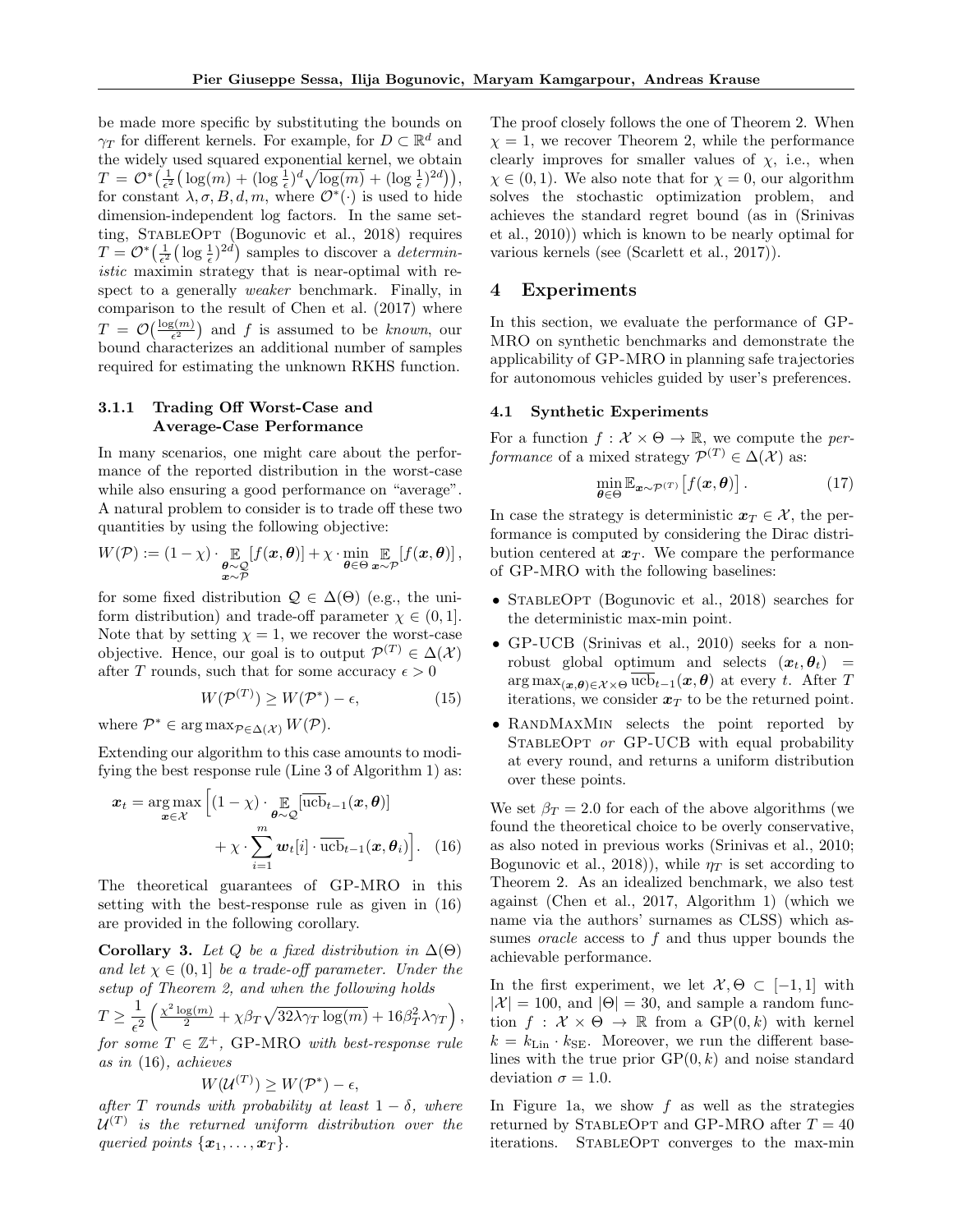

Figure 1: (a) Strategies returned by STABLEOPT and GP-MRO after  $T = 40$  iterations. (b) Comparison of the performance of the considered baselines, computed as in (17). The proposed GP-MRO algorithm outperforms all the baselines. CLSS(Chen et al., 2017, Algorithm 1) assumes oracle access to  $f$  and upper bounds the achievable results.

point of  $f$ , while the distribution returned by GP-MRO assigns most of the probability mass to points  $x = +1.0$  and  $x = -1.0$ . As shown in Figure 1b, this leads to a higher performance compared to all the considered baselines.

Next, we consider the synthetic function  $g_{\text{poly}} : \mathbb{R}^2 \to$ R from (Bertsimas et al., 2010), and the robust optimization task from (Bogunovic et al., 2018). The goal is to select points  $x = (x_1, x_2)$  that maximize  $g_{\text{poly}}$ subject to the worst-case perturbation  $\theta \in \Theta$ . We map such problem to our setting by defining  $f(\boldsymbol{x}, \boldsymbol{\theta}) =$  $g_{\text{poly}}(x - \theta)$ . The decision space X consists of a uniformly spaced grid of  $10'000$  points, while the set of perturbations  $\Theta$  is obtained by drawing 100 random points from the unit ball centered at the origin.

We set noise standard deviation  $\sigma = 1.0$  and run all the algorithms using Matérn kernel  $k_{\text{Mat}}$  for  $T = 200$  iterations (kernel hyperparameters are found via maximum-likelihood method). In Figure 2a, we plot the function  $g_{\text{poly}}$  as well as the support of the strategies returned by STABLEOPT (in black) and GP-MRO (in cyan). For GP-MRO we plot only points selected with probability mass greater than 0.01. StableOpt is able to discover the max-min point of  $g_{\text{poly}}$ , while GP-MRO randomizes between points in the max-min region and points close to the global optimum. This leads to a higher performance compared to other baselines, as shown in Figure 2b.

#### 4.2 Human-assisted trajectory planning for autonomous vehicles

We study the problem of planning safe trajectories for an Autonomous Vehicle (AV) driving on roads shared with human-driven vehicles (HVs). We consider the situation depicted in Figure 3a, where the AV (in yellow) is approaching, with a speed of  $20 \,\mathrm{m/s}$ , a HV (in red) driving at a constant speed of 10 m/s. The inten-

tions of the HV are uncertain and this should be taken into account when planning the AV's trajectory.

In the context of autonomous driving and AV-HV interactions, deterministic strategies would make AVs' actions predictable, hence giving a significant advantage to HVs. We observe this fact in our simulations, where such strategies tend to be overly conservative and prevent the AV from completing the overtake manoeuvre. Similarly, we expect this to occur in many other challenging scenarios such as intersections (Liu et al., 2018), or when merging into dense lanes (Bouton et al., 2019). Instead, we model such problem according to Section 2 and seek for robust mixed strategies for the AV. This is in contrast with previous works (e.g., (Fisac et al., 2019; Sadigh et al., 2016)) where deterministic strategies are found, assuming a specific behavioral model for the HV.

Further on, our goal is to plan trajectories for the AV which best reflect typical human driving preferences (e.g., driving styles, security measures, and safe behaviors that the AV should follow). For instance, in the specific situation of Figure 3a, a good trajectory for the AV should depend on the importance that humans give to overtaking rather than breaking behind the HV. We encode such driving preferences with an unknown scoring function. We assume we can learn such function by sequential evaluations obtained interacting with a user who assists our planning phase.

Computing such mixed strategies requires enough computation and relies on sequential interactions with the user. Hence, after illustrating our approach, we propose an offline scheme to pre-compute a control policy for the AV using GP-MRO.

Decision sets. A strategy for the AV consists of selecting a steering angle  $x_1 \in \left[-\frac{\pi}{60}, \frac{\pi}{60}\right]$ , and an acceleration  $x_2 \in [-10, 1]$ . Once chosen, both are assumed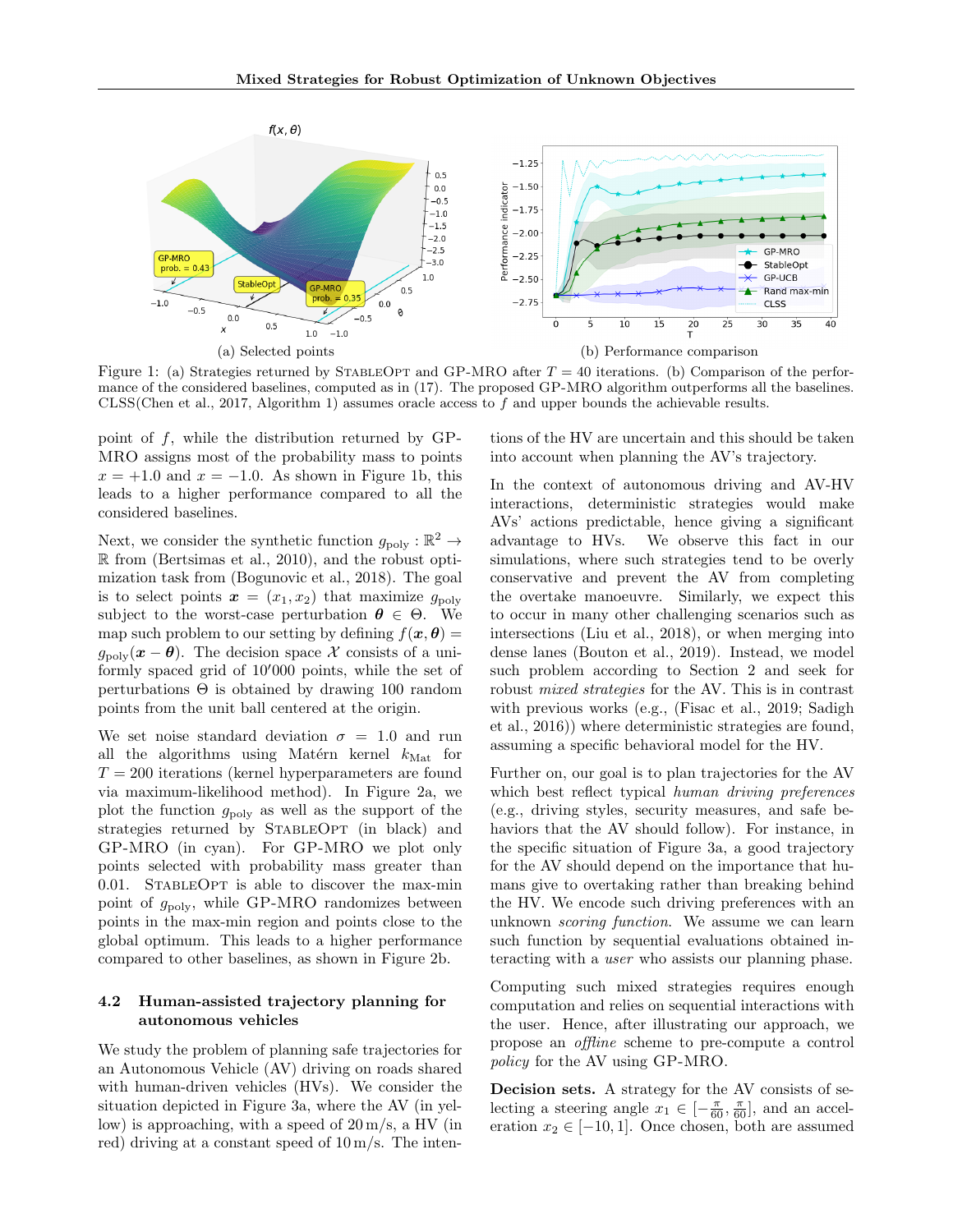

Figure 2: (a) Supports of the strategies returned by STABLEOPT (in black) and GP-MRO (in cyan) after  $T = 200$ iterations. StableOpt reports a deterministic strategy, while GP-MRO returns a randomized strategy. (b) Performance of the different baselines, computed as in (17). The mixed strategy returned by GP-MRO outperforms all the baselines. The CLSS algorithm has oracle access to  $f$  and upper bounds the achievable performance.

to be constant for the horizon of 8 s. Hence, we let  $\mathcal{X}$ be the set of points  $x = (x_1, x_2)$ . Similarly, we assume the HV travels at a constant speed and can choose a steering angle  $\theta \in \Theta = \left[-\frac{\pi}{30}, \frac{\pi}{30}\right]$ . We discretize both  $\mathcal X$  and  $\Theta$  using uniform grids of 121 and 11 points, respectively. Car trajectories (depicted in Figure 3a) are computed using the commonly used discrete-time bicycle model (Polack et al., 2017) with time steps of 0.04 s.

Optimization goal. We let the scoring function  $f: \mathcal{X} \times \Theta \rightarrow [0, 1]$  reflect the humans' driving preferences for the AV. As discussed later, f measures how rewarding is for the AV to select a possible  $x \in \mathcal{X}$  when the HV decides to steer with angle  $\theta \in \Theta$ . Our goal is to compute a robust mixed strategy which solves the problem in (1). More generally, according to Section 3.1.1, we can incorporate *priors*  $\mathcal{Q} \in \Delta(\Theta)$  on HV's behaviors and find strategies that can trade-off worst-case and average-case performance, for a tradeoff parameter  $\chi \in (0,1]$ .

**Scoring function.** We assume that  $f$  is initially unknown but can be learned by iteratively querying the user. Querying f at a given point  $(x, \theta)$ consists of: 1) Forward simulating the AV's and HV's trajectories corresponding to x and  $\theta$  and 2) Presenting the outcome of such simulation to the user who assigns a score to the considered trajectories. In this experiment, we assume such score is determined by a feature vector  $z = [z_1, z_2, z_3] \in \mathbb{R}^3$  that can be extracted from the simulated trajectories. Such vector consists of: longitudinal distance travelled by the AV  $(z_1)$ , AV's maximum absolute lateral position  $(z_2)$ , and the minimum distance between the AV and the human-driven car  $(z_3)$ . We use a model of the unknown  $f$  of the following form:  $f_{\rm p}(z_1)+f_{\rm r}(z_2)+f_{\rm eb}(z_3)$ , where  $f_{\rm p}$  rewards progress,  $f_{\rm r}$ penalizes exiting the road limits, while  $f_{eb}$  penalizes



Figure 3: (a) Initial plausible trajectories of the AV (yellow) and the HV (red). In (b) and (c), the robust deterministic strategy (in dotted light-green) corresponds to breaking and not overtaking. The mixed strategy  $\mathcal{U}^{(T)}$  found by GP-MRO is represented by the blue trajectories (intensities proportional to their probabilities) and depends on the trade-off parameter  $\chi$ .

the AV if it gets too close to the human-driven car and therefore needs to activate emergency breaking. In future work, we plan to replace our model and test our approach with scores coming from real users.

#### 4.3 Illustration of the mixed strategies computed by GP-MRO

We consider the configuration in Figure 3a and compute a mixed strategy for the AV running GP-MRO for  $T = 100$  iterations. We set trade-off parameter  $\chi = 1, \beta_T = 0.5, \text{ and } \eta_T = 0.5.$  To learn f, we fit a GP with kernel function  $k(\mathbf{z}, \mathbf{z}') = k_{\text{Mat}}^1(z_1, z'_1) +$  $k_{\text{Mat}}^2(z_2, z_2') + k_{\text{Mat}}^3(z_3, z_3')$  where the feature vector **z** is computed as explained above. In Figure 3b, we depict (in blue) the support of the mixed strategy  $\mathcal{U}^{(T)}$  where the color intensity of a trajectory is proportional to its probability. Additionally, we show (in dotted lightgreen) the trajectory corresponding to the robust deterministic strategy  $x_r \in \arg \max_{\boldsymbol{x} \in \mathcal{X}} \min_{\boldsymbol{\theta} \in \Theta} f(\boldsymbol{x}, \boldsymbol{\theta}).$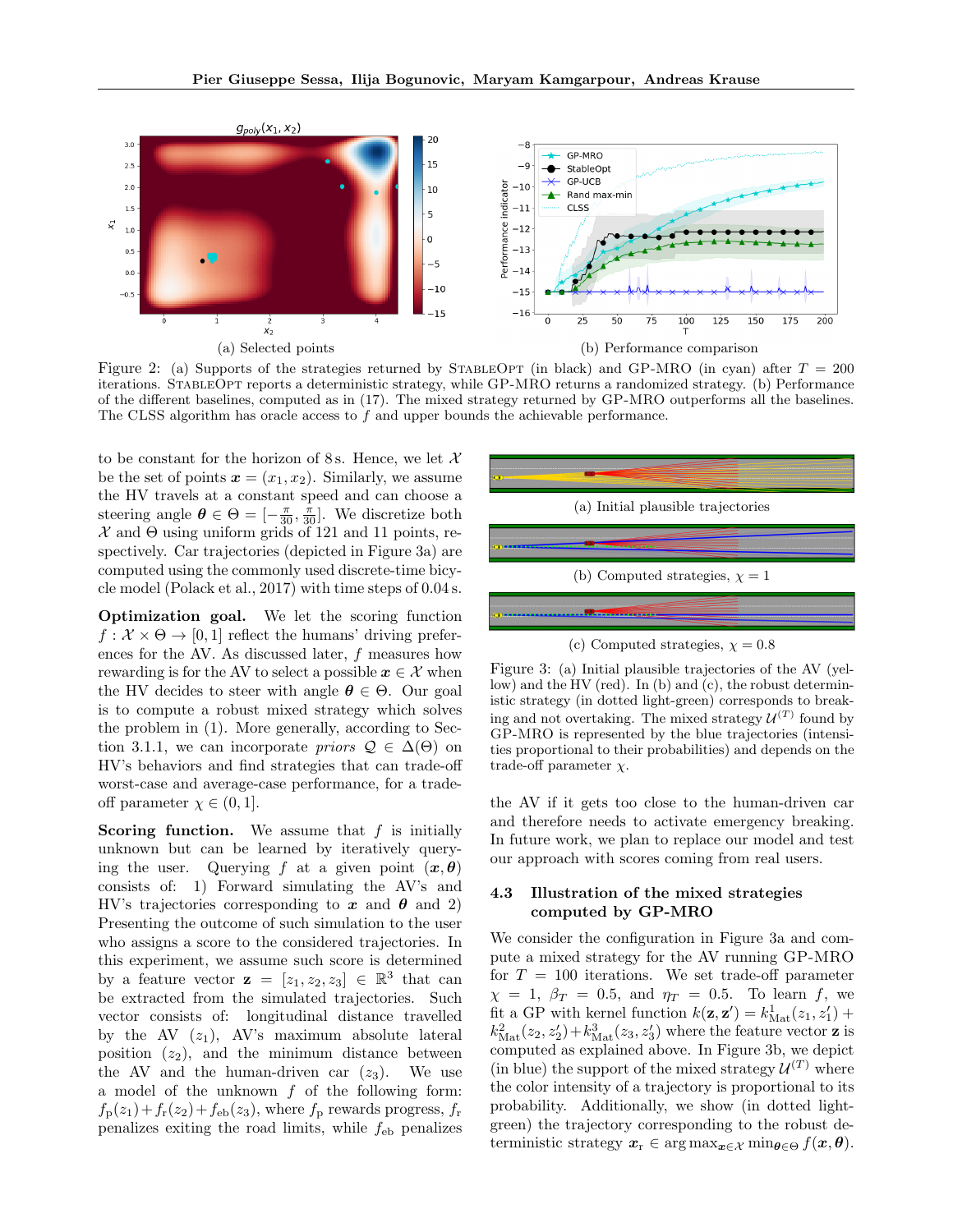Figure 4: Closed-loop simulation of the AV (yellow) and human-driven car (red). At every iteration, the AV implements (a) the randomized policy found by GP-MRO or (b) the deterministic max-min strategy. The human-driven car follows the noisy rational Boltzmann policy (18). The robust deterministic strategies are overly conservative, while GP-MRO algorithm allows the AV to safely overtake.





 $t = 0.0 s$ 

(a) GP-MRO (b) Max-min deterministic strategy

The strategy  $\mathcal{U}^{(T)}$  randomizes between an overtake from the left or the right side. Instead,  $x_r$  amounts to breaking and thus never overtaking.

Our next goal is to find a strategy for the AV which can trade off the worst-case with average-case performance. Let us assume that, with probability 0.2, the HV doesn't realize the presence of the AV and thus has no intention to steer. In this case, we can seek for the optimal strategy for the AV by setting  $\chi = 0.8$  and letting  $\mathcal{Q} \in \Delta(\Theta)$  be a Dirac distribution corresponding to the HV proceeding straight. In Figure 3c we depict the strategy returned by GP-MRO, together with the trajectory  $\mathbf{x}_{r} \in \arg \max_{\mathbf{x} \in \mathcal{X}} (1 - \chi) \cdot \mathbb{E}_{\boldsymbol{\theta} \sim \mathcal{Q}} [f(\mathbf{x}, \boldsymbol{\theta})] + \chi \cdot$  $\min_{\theta \in \Theta} f(\boldsymbol{x}, \boldsymbol{\theta})$ . In this case,  $\mathcal{U}^{(T)}$  favors an overtake from the right, while  $x_r$  still leads to no overtaking.

#### 4.4 Closed-loop simulations

We propose the following *offline* procedure to precompute a control policy for the AV. We consider a finite set of ~ 8'000 possible scenarios  $\mathbf{s} \in \mathcal{S} \subset \mathbb{R}^5$ , each describing the initial and relative positions and velocities of the two cars. We compute a mixed strategy  $\mathcal{U}^{(T)}(\mathbf{s})$  for each scenario  $\mathbf{s} \in \mathcal{S}$  using GP-MRO with  $\chi = 1$ . Moreover, to make our approach more tractable, we query f at chosen points  $(x_t, \theta_t)$  (Line 5 in Algorithm 1) only if  $\sigma_{t-1}(x_t, \theta_t)$  is greater than 0.005. By doing so, we end up with a policy mapping scenarios  $\mathbf{s} \in \mathcal{S}$  to distributions  $\mathcal{U}^{(T)}(\mathbf{s}) \in \Delta(\mathcal{X})$  after a total number of 136 queries of the unknown function.

We evaluate the policy *online*, in a receding-horizon fashion: Starting from given initial positions and velocities, every 2s we map the cars' positions and velocities to the closest  $s \in \mathcal{S}$  (using a nearest-neighbour tree-based algorithm) and let the AV sample its trajectory from  $\mathcal{U}^{(T)}(\mathbf{s})$ . For the behavior of the HV we implement a noisy rational Boltzmann policy (as in (Fisac et al., 2019)) where, in a given scenario  $s \in \mathcal{S}$ ,  $\theta \in \Theta$  is sampled with probability

$$
\mathbb{P}[\boldsymbol{\theta} = \boldsymbol{\theta}_i \mid \mathbf{s}] \propto \exp\left(\mathbb{E}_{\boldsymbol{x} \sim \mathcal{U}^{(T)}(\mathbf{s})} f_H(\boldsymbol{\theta}_i, \boldsymbol{x})\right). \quad (18)
$$

The function  $f_H$  rewards progress for the HV and pe-

|                       | GP-MRO   | Deterministic<br>max-min |
|-----------------------|----------|--------------------------|
| $\#$ of overtakes     | 408/1000 | 0/1000                   |
| avg. final pos. AV    | 169.4 m  | 123.1 m                  |
| avg. final pos. human | 139.8 m  | 139.9 <sub>m</sub>       |

 $\overline{\mathbf{CD}}$ 

Table 1: Number of overtakes and cars' average final positions out of 1000 closed-loop simulations of 10 s.

nalizes exiting the road or getting too close to the AV, the same way as f does for the AV.

In Figure 4, we plot several snapshots of a closed-loop simulation of 10s where the AV samples trajectories from the pre-computed policy (a), and where the AV chooses the max-min strategy  $x_r$  at every iteration (b). As can be seen from Figure 4, the proposed approach allows the AV to safely overtake, while the robust deterministic strategy is too conservative and forces the AV to break behind the HV. We repeat the closedloop simulation for  $1'000$  times (for fixed initial positions and velocities of the two cars). As reported in Table 1, the deterministic strategy is non-overtaking and the AV reaches an average final longitudinal positions of 123.1 m. Instead, using the pre-computed randomized policy the AV successfully overtakes the human-driven car in 408 cases (in the remaining cases it breaks behind the HV), reaching an average final position of 169.4 m.

#### 5 Conclusion

We have studied a robust optimization problem in which the objective function is unknown and depends on an uncertain parameter. For this problem, we have proposed a novel sample-efficient algorithm GP-MRO, which can discover a near-optimal randomized and robust strategy. We have established rigorous theoretical guarantees and designed a variant of GP-MRO that effectively trades off worst-case and average-case performance. In synthetic experiments and trajectory planning tasks, we have showed that our proposed algorithm significantly outperforms existing baselines.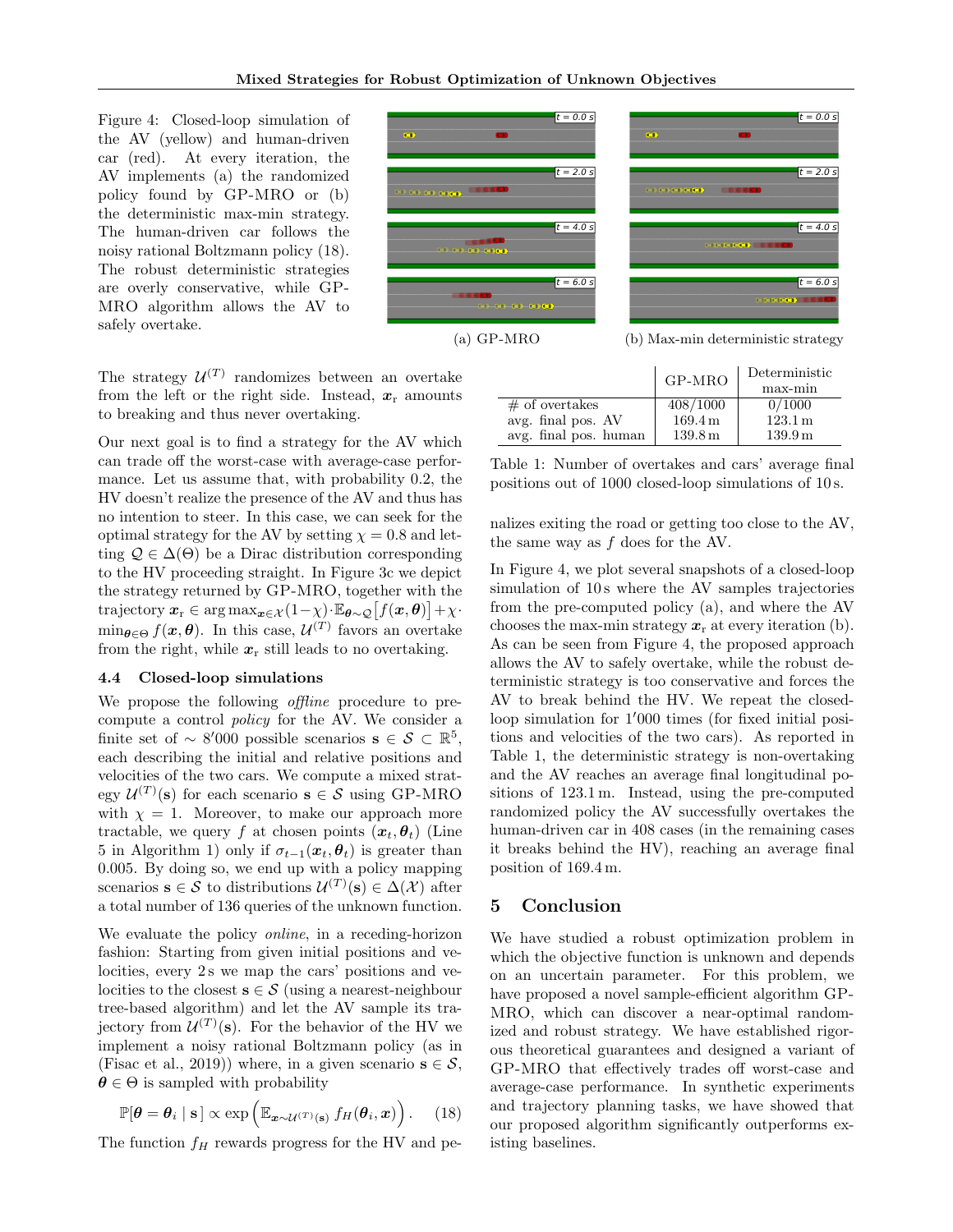#### Acknowledgments

This work was gratefully supported by the Swiss National Science Foundation, under the grant SNSF 200021 172781, by the European Union's ERC grant 815943, and ETH Zürich Postdoctoral Fellowship 19-2 FEL-47.

#### References

- Ben-Tal, A., El Ghaoui, L., and Nemirovski, A. (2009). Robust optimization. Princeton University Press.
- Ben-Tal, A., Margalit, T., and Nemirovski, A. (2000). Robust Modeling of Multi-Stage Portfolio Problems, pages 303–328. Springer US.
- Bertsimas, D., Brown, D. B., and Caramanis, C. (2011). Theory and applications of robust optimization. SIAM Review, 53(3):464–501.
- Bertsimas, D., Nohadani, O., and Teo, K. M. (2010). Robust optimization for unconstrained simulationbased problems. Operations Research, 58(1):161– 178.
- Bertsimas, D. and Thiele, A. (2004). A robust optimization approach to supply chain management. In Integer Programming and Combinatorial Optimization, pages 86–100. Springer Berlin Heidelberg.
- Bogunovic, I., Scarlett, J., and Cevher, V. (2016a). Time-varying Gaussian process bandit optimization. In International Conference on Artificial Intelligence and Statistics (AISTATS), pages 314–323.
- Bogunovic, I., Scarlett, J., Jegelka, S., and Cevher, V. (2018). Adversarially robust optimization with Gaussian processes. In Conference on Neural Information Processing Systems (NeurIPS), pages 5760– 5770.
- Bogunovic, I., Scarlett, J., Krause, A., and Cevher, V. (2016b). Truncated variance reduction: A unified approach to Bayesian optimization and level-set estimation. In Conference on Neural Information Processing Systems (NeurIPS).
- Bouton, M., Nakhaei, A., Fujimura, K., and Kochenderfer, M. J. (2019). Cooperation-aware reinforcement learning for merging in dense traffic.  $arXiv$ preprint arXiv:1906.11021.
- Cesa-Bianchi, N. and Lugosi, G. (2006). Prediction, learning, and games. Cambridge University Press.
- Chen, R. S., Lucier, B., Singer, Y., and Syrgkanis, V. (2017). Robust optimization for non-convex objectives. In Conference on Neural Information Processing Systems (NeurIPS), pages 4705–4714.
- Chowdhury, S. R. and Gopalan, A. (2017). On kernelized multi-armed bandits. In International Conference on Machine Learning (ICML), pages 844–853.
- Contal, E., Buffoni, D., Robicquet, A., and Vayatis, N. (2013). Parallel Gaussian process optimization with upper confidence bound and pure exploration. In Joint European Conference on Machine Learning and Knowledge Discovery in Databases, pages 225– 240. Springer.
- Fisac, J. F., Bronstein, E., Stefansson, E., Sadigh, D., Sastry, S. S., and Dragan, A. D. (2019). Hierarchical game-theoretic planning for autonomous vehicles. International Conference on Robotics and Automation (ICRA).
- Frazier, P. I. (2018). A tutorial on bayesian optimization. arXiv preprint arXiv:1807.02811.
- Freund, Y. and Schapire, R. E. (1997). A decisiontheoretic generalization of on-line learning and an application to boosting. J. Comput. Syst. Sci., 55(1):119–139.
- He, X. and Kempe, D. (2016). Robust influence maximization. In Int. Conf. Knowledge Discovery and Data Mining (KDD), pages 885–894.
- Jørgensen, T. B., Wolniakowski, A., Petersen, H. G., Debrabant, K., and Krüger, N. (2018). Robust optimization with applications to design of context specific robot solutions. Robotics and Computer-Integrated Manufacturing, 53:162–177.
- Kawase, Y. and Sumita, H. (2019). Randomized strategies for robust combinatorial optimization. AAAI Conference on Artificial Intelligence (AAAI).
- Krause, A. and Ong, C. S. (2011). Contextual Gaussian process bandit optimization. In Conference on Neural Information Processing Systems (NeurIPS), pages 2447–2455.
- Krause, A., Roper, A., and Golovin, D. (2011). Randomized sensing in adversarial environments. In International Joint Conference on Artificial Intelligence (IJCAI).
- Liu, X., Hsieh, P.-C., and Kumar, P. R. (2018). Safe intersection management for mixed transportation systems with human-driven and autonomous vehicles. Annual Allerton Conference on Communication, Control, and Computing (Allerton).
- Martinez-Cantin, R., Tee, K., and McCourt, M. (2018). Practical Bayesian optimization in the presence of outliers. In International Conference on Artificial Intelligence and Statistics (AISTATS).
- Namkoong, H. and Duchi, J. C. (2016). Stochastic gradient methods for distributionally robust optimization with f-divergences. In Conference on Neural Information Processing Systems (NeurIPS).
- Nogueira, J., Martinez-Cantin, R., Bernardino, A., and Jamone, L. (2016). Unscented Bayesian optimization for safe robot grasping. In Interna-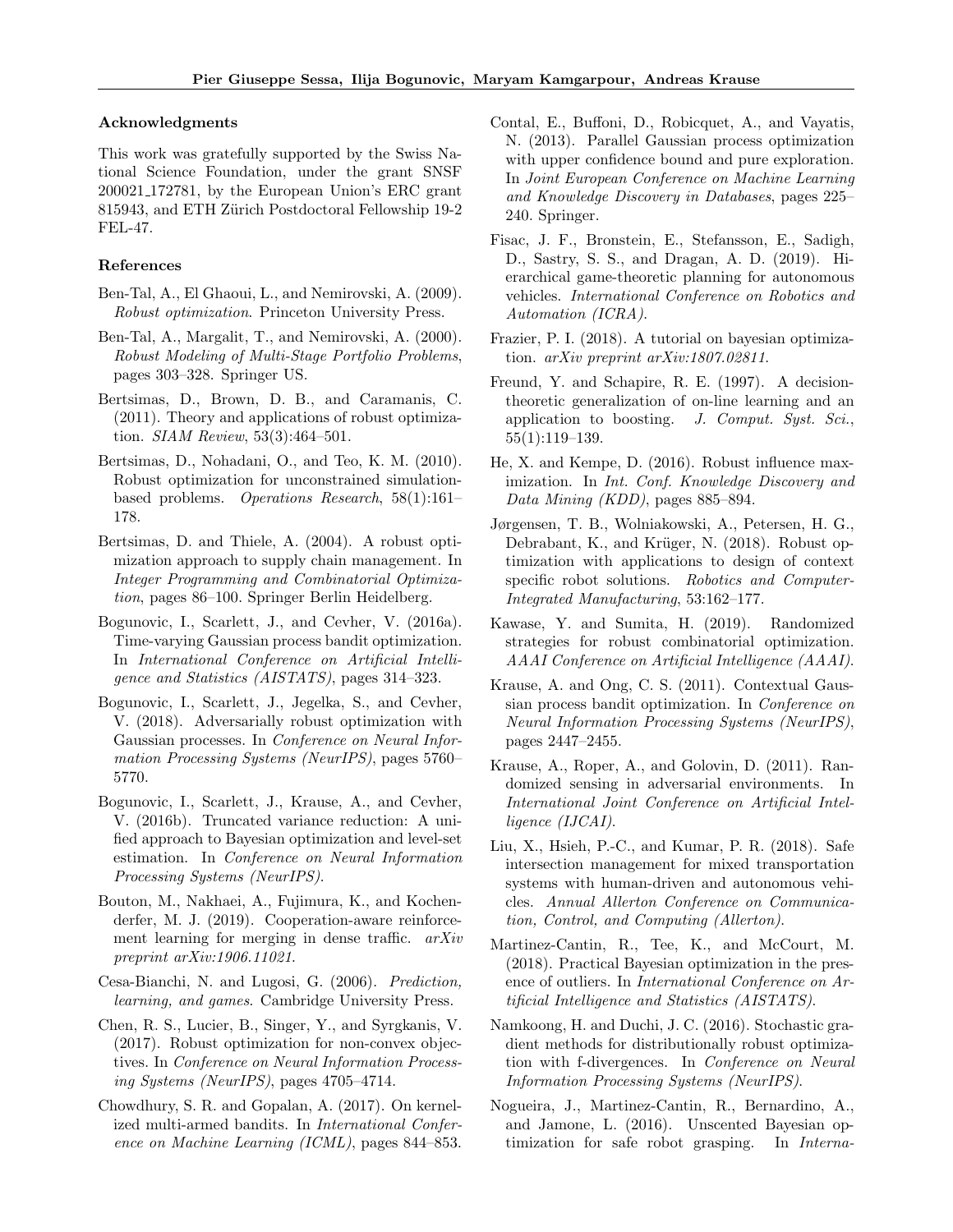tional Conference on Intelligent Robots and Systems  $(IROS).$ 

- Oliveira, R., Ott, L., and Ramos, F. (2019). Bayesian optimisation under uncertain inputs. In International Conference on Artificial Intelligence and Statistics (AISTATS).
- Polack, P., Altché, F., d'Andréa-Novel, B., and de La Fortelle, A. (2017). The kinematic bicycle model: A consistent model for planning feasible trajectories for autonomous vehicles? In IEEE Intelligent Vehicles Symposium (IV).
- Rasmussen, C. E. and Williams, C. K. (2006). Gaussian processes for machine learning, volume 1. MIT press Cambridge.
- Sadigh, D., Sastry, S. S., Seshia, S. A., and Dragan, A. D. (2016). Planning for autonomous cars that leverage effects on human actions. In Robotics: Science and Systems.
- Scarlett, J., Bogunovic, I., and Cevher, V.  $(2017)$ . Lower bounds on regret for noisy Gaussian process bandit optimization. In Conference on Learning Theory (COLT).
- Sessa, P. G., Bogunovic, I., Kamgarpour, M., and Krause, A. (2019). No-regret learning in unknown games with correlated payoffs. In Conference on Neural Information Processing Systems (NeurIPS).
- Shalev-Shwartz, S. and Wexler, Y. (2016). Minimizing the maximal loss: How and why. In International Conference on Machine Learning (ICML).
- Sinha, A., Fang, F., An, B., Kiekintveld, C., and Tambe, M. (2018). Stackelberg security games: Looking beyond a decade of success. In International Joint Conference on Artificial Intelligence (IJCAI).
- Sinha, A., Namkoong, H., and Duchi, J. (2017). Certifying some distributional robustness with principled adversarial training. arXiv preprint arXiv:1710.10571.
- Srinivas, N., Krause, A., Kakade, S. M., and Seeger, M. (2010). Gaussian process optimization in the bandit setting: No regret and experimental design. In International Conference on Machine Learning  $(ICML)$ , pages 1015–1022.
- Staib, M., Wilder, B., and Jegelka, S. (2018). Distributionally robust submodular maximization. arXiv preprint arXiv:1802.05249.
- Sui, Y., Gotovos, A., Burdick, J., and Krause, A. (2015). Safe exploration for optimization with Gaussian processes. In International Conference on Machine Learning, pages 997–1005.
- Tesch, M., Schneider, J., and Choset, H. (2011). Adapting control policies for expensive systems to

changing environments. In International Conference on Intelligent Robots and Systems (IROS), pages 357–364.

- Vorobeychik, Y. and Li, B. (2014). Optimal randomized classification in adversarial settings. In International Conference on Autonomous Agents and Multi-agent Systems (AAMAS).
- Wang, Z. and Jegelka, S. (2017). Max-value entropy search for efficient Bayesian optimization. In International Conference on Machine Learning (ICML), pages 3627–3635.
- Williams, B. J., Santner, T. J., and Notz, W. I. (2000). Sequential design of computer experiments to minimize integrated response functions. In Statistica Sinica, pages 1133–1152.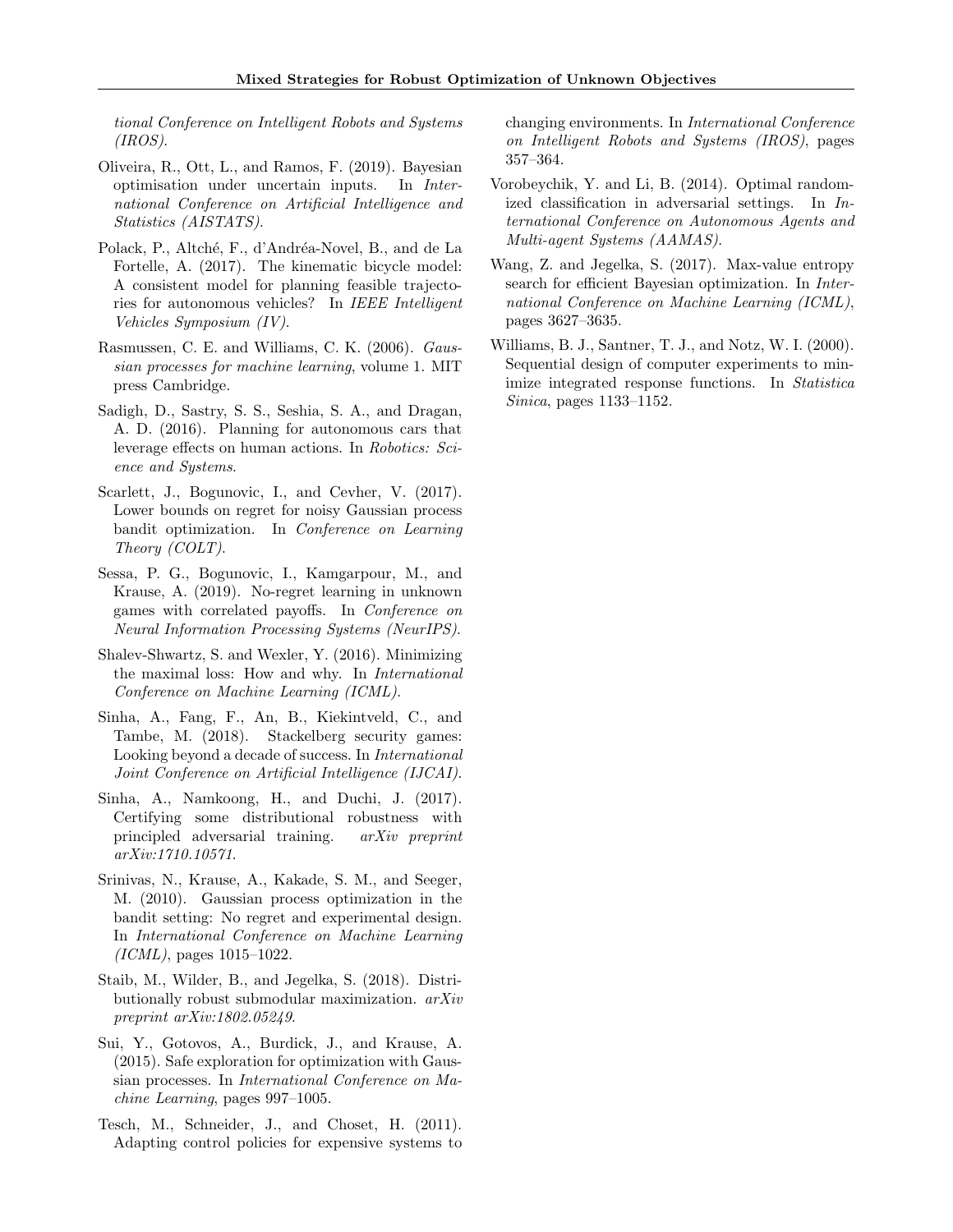# Supplementary Material

Mixed Strategies for Robust Optimization of Unknown Objectives

Pier Giuseppe Sessa, Ilija Bogunovic, Maryam Kamgarpour, Andreas Krause (AISTATS 2020)

# A Proof of Theorem 2

*Proof.* In this proof, we condition on the event in Lemma 1 holding true, meaning that ucb<sub>t</sub> and lcb<sub>t</sub> provide valid confidence bounds as per (13). As stated in the lemma, this holds with probability at least  $1 - \delta$ .

Our main goal in this proof is to upper bound the difference:

$$
\max_{\mathcal{P}\in\Delta(\mathcal{X})}\min_{\boldsymbol{\theta}\in\Theta}\mathbb{E}_{\boldsymbol{x}\sim\mathcal{P}}[f(\boldsymbol{x},\boldsymbol{\theta})]-\min_{\boldsymbol{\theta}\in\Theta}\frac{1}{T}\sum_{t=1}^T f(\boldsymbol{x}_t,\boldsymbol{\theta}).
$$
\n(19)

To do so, we provide upper and lower bounds of the first and second terms, respectively, and then we upper bound their difference.

First, we show that the following holds:

$$
\min_{\boldsymbol{\theta} \in \Theta} \frac{1}{T} \sum_{t=1}^{T} f(\boldsymbol{x}_t, \boldsymbol{\theta}) \ge \left( \min_{\boldsymbol{\theta} \in \Theta} \frac{1}{T} \sum_{t=1}^{T} \overline{\mathrm{ucb}}_{t-1}(\boldsymbol{x}_t, \boldsymbol{\theta}) \right) - 4\beta_T \sqrt{\frac{\lambda \gamma_T}{T}},
$$
\n(20)

where  $x_t$  is the point queried at time t.

To prove Eq. (20) we use the lower confidence bound and (14):

$$
\min_{\theta \in \Theta} \frac{1}{T} \sum_{t=1}^{T} f(\boldsymbol{x}_t, \boldsymbol{\theta}) \ge \min_{\theta \in \Theta} \frac{1}{T} \sum_{t=1}^{T} \text{lcb}_{t-1}(\boldsymbol{x}_t, \boldsymbol{\theta})
$$
\n(21)

$$
= \min_{\boldsymbol{\theta} \in \Theta} \frac{1}{T} \sum_{t=1}^{T} \left( \mathrm{ucb}_{t-1}(\boldsymbol{x}_t, \boldsymbol{\theta}) - 2\beta_t \sigma_{t-1}(\boldsymbol{x}_t, \boldsymbol{\theta}) \right)
$$
(22)

$$
\geq \left(\min_{\theta \in \Theta} \frac{1}{T} \sum_{t=1}^{T} \overline{\text{ucb}}_{t-1}(\boldsymbol{x}_t, \boldsymbol{\theta})\right) - \max_{\theta \in \Theta} \frac{1}{T} \sum_{t=1}^{T} 2\beta_t \sigma_{t-1}(\boldsymbol{x}_t, \boldsymbol{\theta}) \tag{23}
$$

$$
\geq \left(\min_{\boldsymbol{\theta}\in\Theta} \frac{1}{T} \sum_{t=1}^T \overline{\text{ucb}}_{t-1}(\boldsymbol{x}_t, \boldsymbol{\theta})\right) - \frac{2\beta_T}{T} \sum_{t=1}^T \max_{\boldsymbol{\theta}\in\Theta} \sigma_{t-1}(\boldsymbol{x}_t, \boldsymbol{\theta})
$$
(24)

$$
= \left(\min_{\theta \in \Theta} \frac{1}{T} \sum_{t=1}^{T} \overline{\mathrm{ucb}}_{t-1}(\boldsymbol{x}_t, \boldsymbol{\theta})\right) - \frac{2\beta_T}{T} \sum_{t=1}^{T} \sigma_{t-1}(\boldsymbol{x}_t, \boldsymbol{\theta}_t)
$$
(25)

$$
\geq \left(\min_{\boldsymbol{\theta}\in\Theta} \frac{1}{T} \sum_{t=1}^T \overline{\text{ucb}}_{t-1}(\boldsymbol{x}_t, \boldsymbol{\theta})\right) - 4\beta_T \sqrt{\frac{\gamma_T \lambda}{T}},\tag{26}
$$

where  $(22)$  follows from the definition of the confidence bounds in  $(5)$  and  $(6)$ ,  $(24)$  is due to monotonicty of  $\beta_t$ , and (25) is by rule (10) used in Algorithm 1 to select  $\theta_t$ . Finally, (26) is obtained via the standard result from (Srinivas et al., 2010; Chowdhury and Gopalan, 2017)

$$
\sum_{t=1}^{T} \sigma_{t-1}(\boldsymbol{x}_t, \boldsymbol{\theta}_t) \le \sqrt{4T \lambda \gamma_T},
$$
\n(27)

when  $\lambda \geq 1$ .

Next, we show that the first term can be upper bounded as follows:

$$
\max_{\mathcal{P}\in\Delta(\mathcal{X})}\min_{\theta\in\Theta}\mathbb{E}_{\boldsymbol{x}\sim\mathcal{P}}[f(\boldsymbol{x},\boldsymbol{\theta})]\leq\frac{1}{T}\sum_{t=1}^T\mathbb{E}_{\boldsymbol{\theta}\sim\boldsymbol{w}_t}[\overline{\mathrm{ucb}}_{t-1}(\boldsymbol{x}_t,\boldsymbol{\theta})].
$$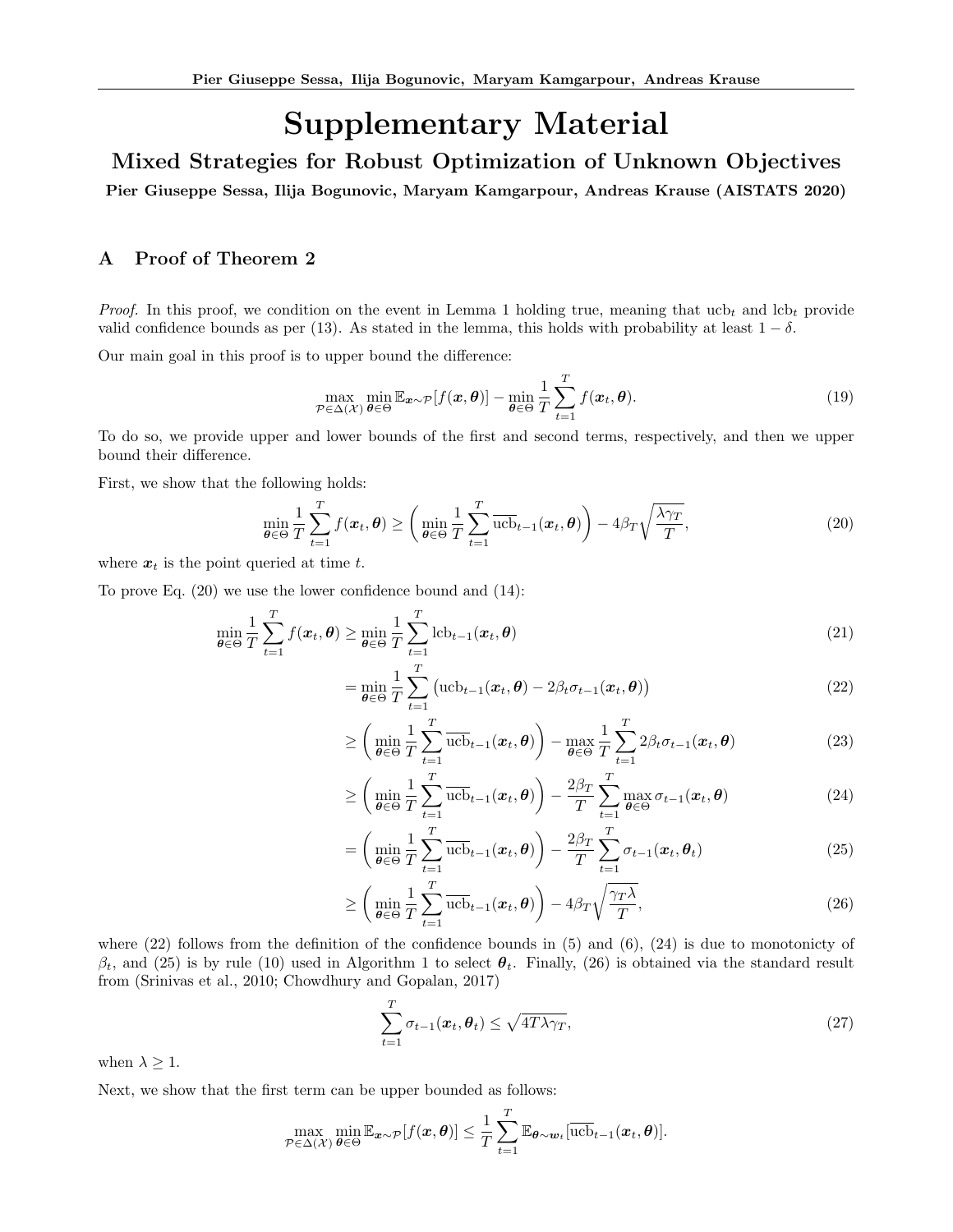To prove this, we start by upper bounding the minimum value of the inner objective:

$$
\max_{\mathcal{P}\in\Delta(\mathcal{X})}\min_{\theta\in\Theta}\mathbb{E}_{\boldsymbol{x}\sim\mathcal{P}}[f(\boldsymbol{x},\boldsymbol{\theta})] \le \max_{\mathcal{P}\in\Delta(\mathcal{X})}\frac{1}{T}\sum_{t=1}^T\sum_{i=1}^m\boldsymbol{w}_t[i]\cdot\mathbb{E}_{\boldsymbol{x}\sim\mathcal{P}}[f(\boldsymbol{x},\boldsymbol{\theta}_i)]
$$
(28)

$$
\leq \max_{\mathcal{P} \in \Delta(\mathcal{X})} \frac{1}{T} \sum_{t=1}^{T} \sum_{i=1}^{m} \boldsymbol{w}_t[i] \cdot \mathbb{E}_{\boldsymbol{x} \sim \mathcal{P}} \big[ \overline{\text{ucb}}_{t-1}(\boldsymbol{x}, \boldsymbol{\theta}_i) \big] \tag{29}
$$

$$
= \max_{\mathcal{P} \in \Delta(\mathcal{X})} \frac{1}{T} \sum_{t=1}^{T} \mathbb{E}_{\boldsymbol{x} \sim \mathcal{P}} \bigg[ \sum_{i=1}^{m} \boldsymbol{w}_t[i] \cdot \overline{\text{ucb}}_{t-1}(\boldsymbol{x}, \boldsymbol{\theta}_i) \bigg] \tag{30}
$$

$$
\leq \frac{1}{T} \sum_{t=1}^{T} \max_{\mathcal{P} \in \Delta(\mathcal{X})} \mathbb{E}_{\mathbf{x} \sim \mathcal{P}} \bigg[ \sum_{i=1}^{m} \mathbf{w}_t[i] \cdot \overline{\text{ucb}}_{t-1}(\mathbf{x}, \theta_i) \bigg] \tag{31}
$$

$$
= \frac{1}{T} \sum_{t=1}^{T} \max_{\boldsymbol{x} \in \mathcal{X}} \sum_{i=1}^{m} \boldsymbol{w}_t[i] \cdot \overline{\text{ucb}}_{t-1}(\boldsymbol{x}, \boldsymbol{\theta}_i)
$$
(32)

$$
= \frac{1}{T} \sum_{t=1}^{T} \sum_{i=1}^{m} \boldsymbol{w}_t[i] \cdot \overline{\text{ucb}}_{t-1}(\boldsymbol{x}_t, \boldsymbol{\theta}_i).
$$
 (33)

We obtain Eq. (28) as the following trivially holds

$$
\min_{\boldsymbol{\theta} \in \Theta} \mathbb{E}_{\boldsymbol{x} \sim \mathcal{P}}[f(\boldsymbol{x}, \boldsymbol{\theta})] \le \sum_{i=1}^m \boldsymbol{w}_t[i] \cdot \mathbb{E}_{\boldsymbol{x} \sim \mathcal{P}}[f(\boldsymbol{x}, \boldsymbol{\theta}_i)]
$$

for each t and  $w_t \in \{w \in [0,1]^m : \sum_{i=1}^m w[i]=1\}$ , and hence it also holds for the average value

$$
\min_{\boldsymbol{\theta}\in\Theta} \mathbb{E}_{\boldsymbol{x}\sim\mathcal{P}}[f(\boldsymbol{x},\boldsymbol{\theta})] \leq \frac{1}{T} \sum_{t=1}^T \sum_{i=1}^m \boldsymbol{w}_t[i] \cdot \mathbb{E}_{\boldsymbol{x}\sim\mathcal{P}}[f(\boldsymbol{x},\boldsymbol{\theta}_i)].
$$

Eq. (29) follows from (14), (30) follows by the linearity of expectation, and (32) holds since Dirac delta  $\delta_x$ ,  $\forall x \in \mathcal{X}$ , is in  $\Delta(\mathcal{X})$ . Finally, (33) follows by rule (9) used in Algorithm 1 to select  $x_t$ .

Next, we bound the difference in (19) by combining the bounds obtained in (26) and (33):

$$
\max_{\mathcal{P}\in\Delta(\mathcal{X})}\min_{\theta\in\Theta}\mathbb{E}_{\mathbf{x}\sim\mathcal{P}}[f(\mathbf{x},\theta)] - \min_{\theta\in\Theta}\frac{1}{T}\sum_{t=1}^{T}f(\mathbf{x}_t,\theta) \n\leq \frac{1}{T}\sum_{t=1}^{T}\mathbb{E}_{\theta\sim\mathbf{w}_t}[\text{ucb}_{t-1}(\mathbf{x}_t,\theta)] - \left(\min_{\theta\in\Theta}\frac{1}{T}\sum_{t=1}^{T}\text{ucb}_{t-1}(\mathbf{x}_t,\theta)\right) + 4\beta_T\sqrt{\frac{\gamma_T\lambda}{T}} \n\leq \sqrt{\frac{\log(m)}{2T}} + 4\beta_T\sqrt{\frac{\gamma_T\lambda}{T}},
$$
\n(34)

where  $(34)$  follows by the guarantees of the no-regret online multiplicative weight updates algorithm played by the adversary, that is,

$$
\frac{1}{T} \sum_{t=1}^{T} \mathbb{E}_{\boldsymbol{\theta} \sim \boldsymbol{w}_t} \left[ \overline{\mathrm{ucb}}_{t-1}(\boldsymbol{x}_t, \boldsymbol{\theta}) \right] - \left( \min_{\boldsymbol{\theta} \in \Theta} \frac{1}{T} \sum_{t=1}^{T} \overline{\mathrm{ucb}}_{t-1}(\boldsymbol{x}_t, \boldsymbol{\theta}) \right) \leq \sqrt{\frac{\log(m)}{2T}},\tag{35}
$$

with the learning rate set to  $\eta_T = \sqrt{\frac{8 \log(m)}{T}}$  $\frac{g(m)}{T}$ . For more details on this result see (Cesa-Bianchi and Lugosi, 2006, Section 4.2) where the same online algorithm is considered. Specifically, the result above follows from (Cesa-Bianchi and Lugosi, 2006, Theorem 2.2) by noting that  $\sum_{t=1}^{T} \mathbb{E}_{\theta \sim \mathbf{w}_t} \left[ \overline{\mathrm{ucb}}_{t-1}(\mathbf{x}_t, \theta) \right] = \sum_{t=1}^{T} \mathbf{w}_t^T \cdot \overline{\mathrm{ucb}}_{t-1}(\mathbf{x}_t, \cdot),$  $\min_{\theta \in \Theta} \sum_{t=1}^T \overline{\text{ucb}}_{t-1}(x_t, \theta) = \min_{\boldsymbol{w} \in \Delta(\Theta)} \sum_{t=1}^T \boldsymbol{w}^T \cdot \overline{\text{ucb}}_{t-1}(x_t, \cdot)$  and  $\overline{\text{ucb}}_{t-1}(\cdot, \cdot) \in [0, 1]$  for every t. In our case, the objective function changes with  $t$  but remains bounded, which allows the result to hold despite the changes (see time-varying games result extension (Cesa-Bianchi and Lugosi, 2006, Remark 7.3)).

By rearranging (34) and by letting  $\mathcal{U}^{(T)}$  be the uniform distribution over the queried points  $\{x_1, \ldots, x_T\}$  during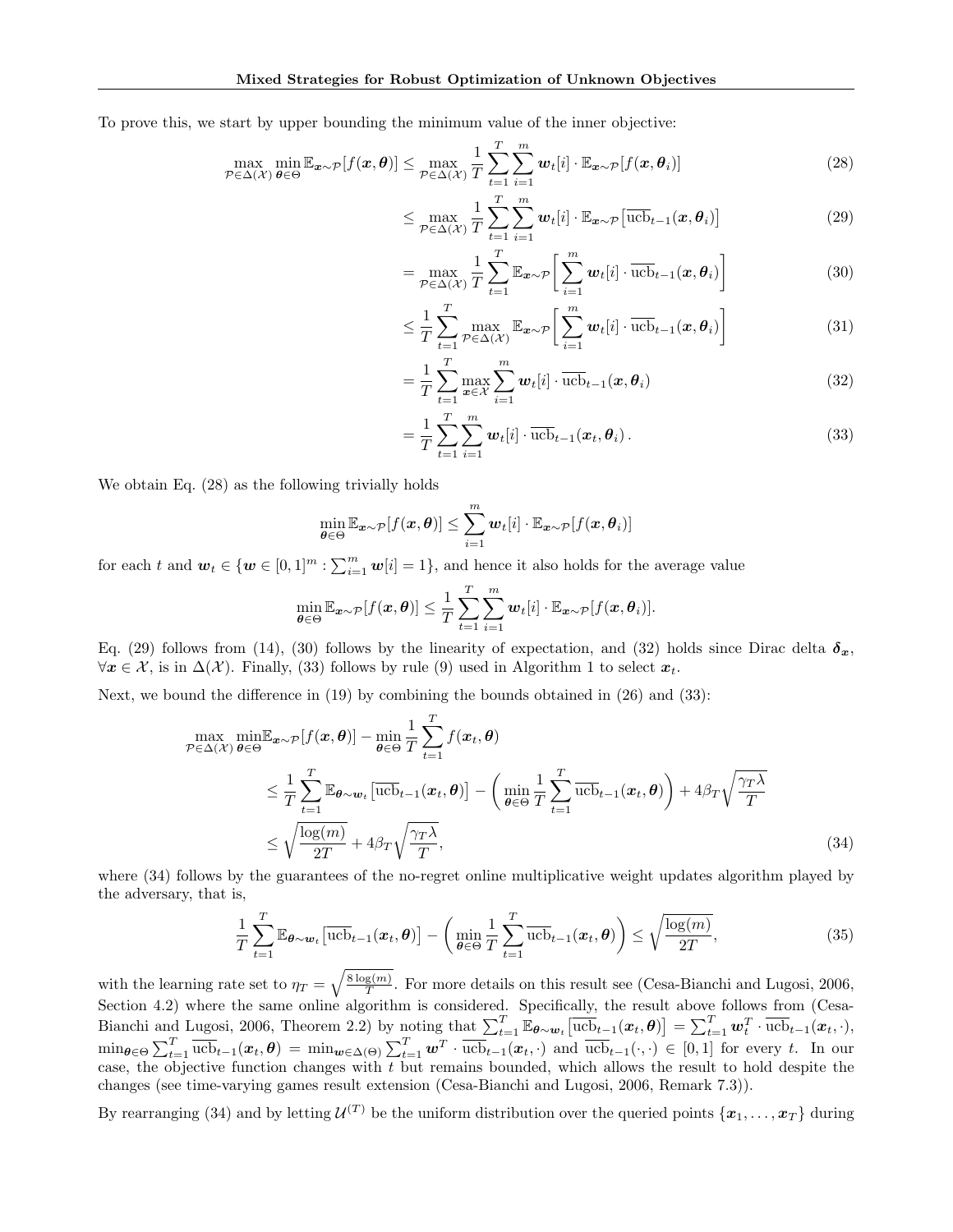the run of Algorithm 1, we obtain:

$$
\min_{\boldsymbol{\theta}\in\Theta} \mathbb{E}_{\boldsymbol{x}\sim\mathcal{U}^{(T)}}[f(\boldsymbol{x},\boldsymbol{\theta})] \geq \max_{\mathcal{P}\in\Delta(\mathcal{X})} \min_{\boldsymbol{\theta}\in\Theta} \mathbb{E}_{\boldsymbol{x}\sim\mathcal{P}}[f(\boldsymbol{x},\boldsymbol{\theta})] - \sqrt{\frac{\log(m)}{2T}} - 4\beta_T\sqrt{\frac{\gamma_T\lambda}{T}}.
$$

Finally, we require  $\epsilon \geq \sqrt{\frac{\log(m)}{2T}} + 4\beta_T \sqrt{\frac{\gamma_T \lambda}{T}}$ , which we obtain when

$$
T \ge \frac{1}{\epsilon^2} \left( \frac{\log(m)}{2} + \beta_T \sqrt{32\lambda \gamma_T \log(m)} + 16\beta_T^2 \lambda \gamma_T \right).
$$

# B Proof of Corollary 3

Proof. The proof closely follows the one of Theorem 2. The main changes are due to the modified best-response rule from (16).

For a given distribution  $\mathcal{Q} \in \Delta(\Theta)$  and trade-off parameter  $\chi \in (0,1]$ , we can define the new function

$$
g(\boldsymbol{x}, \boldsymbol{\theta}) := \chi \cdot f(\boldsymbol{x}, \boldsymbol{\theta}) + (1 - \chi) \cdot \mathbb{E}_{\boldsymbol{\theta} \sim \mathcal{Q}}[f(\boldsymbol{x}, \boldsymbol{\theta})]
$$
(36)

Same as before, our goal is to upper bound the difference:

$$
\max_{\mathcal{P}\in\Delta(\mathcal{X})}\min_{\boldsymbol{\theta}\in\Theta}\mathbb{E}_{\boldsymbol{x}\sim\mathcal{P}}[g(\boldsymbol{x},\boldsymbol{\theta})]-\min_{\boldsymbol{\theta}\in\Theta}\frac{1}{T}\sum_{t=1}^T g(\boldsymbol{x}_t,\boldsymbol{\theta}),
$$
\n(37)

where  $x_t$  is the point selected at time t by GP-MRO using the modified best-response rule as in (16).

Next, we condition on the event in Lemma 1 holding true, and we provide upper and lower bounds of the first and second term, respectively.

First, we show that the second term of  $(37)$  can be lower bounded as:

$$
\min_{\boldsymbol{\theta} \in \Theta} \frac{1}{T} \sum_{t=1}^{T} g(\boldsymbol{x}_t, \boldsymbol{\theta}) \geq \chi \bigg( \min_{\boldsymbol{\theta} \in \Theta} \frac{1}{T} \sum_{t=1}^{T} \overline{\text{ucb}}_{t-1}(\boldsymbol{x}_t, \boldsymbol{\theta}) \bigg) + (1 - \chi) \bigg( \frac{1}{T} \sum_{t=1}^{T} \sum_{\boldsymbol{\theta} \sim \mathcal{Q}} \overline{[\text{ucb}}_{t-1}(\boldsymbol{x}_t, \boldsymbol{\theta})] \bigg) - 4\beta_T \sqrt{\frac{\lambda \gamma_T}{T}}. \tag{38}
$$

To prove Eq. (38) we make use of (36) and similar arguments as the ones used in the proof of Theorem 2:

$$
\min_{\theta \in \Theta} \frac{1}{T} \sum_{t=1}^{T} g(\boldsymbol{x}_t, \theta) = \chi \bigg( \min_{\theta \in \Theta} \frac{1}{T} \sum_{t=1}^{T} f(\boldsymbol{x}_t, \theta) \bigg) + (1 - \chi) \bigg( \frac{1}{T} \sum_{t=1}^{T} \sum_{\theta \sim \mathcal{Q}} [f(\boldsymbol{x}_t, \theta)] \bigg) \n\geq \chi \bigg[ \bigg( \min_{\theta \in \Theta} \frac{1}{T} \sum_{t=1}^{T} \overline{\text{ucb}}_{t-1}(\boldsymbol{x}_t, \theta) \bigg) - \frac{2\beta_T}{T} \sum_{t=1}^{T} \sigma_{t-1}(\boldsymbol{x}_t, \theta_t) \bigg] + (1 - \chi) \bigg( \frac{1}{T} \sum_{t=1}^{T} \sum_{\theta \sim \mathcal{Q}} [f(\boldsymbol{x}_t, \theta)] \bigg) \n\geq \chi \bigg[ \bigg( \min_{\theta \in \Theta} \frac{1}{T} \sum_{t=1}^{T} \overline{\text{ucb}}_{t-1}(\boldsymbol{x}_t, \theta) \bigg) - \frac{2\beta_T}{T} \sum_{t=1}^{T} \sigma_{t-1}(\boldsymbol{x}_t, \theta_t) \bigg] + (1 - \chi) \bigg( \frac{1}{T} \sum_{t=1}^{T} \sum_{\theta \sim \mathcal{Q}} \overline{[\text{ucb}}_{t-1}(\boldsymbol{x}_t, \theta) - 2\beta_t \sigma_{t-1}(\boldsymbol{x}_t, \theta)] \bigg) \n\geq \chi \bigg( \min_{\theta \in \Theta} \frac{1}{T} \sum_{t=1}^{T} \overline{\text{ucb}}_{t-1}(\boldsymbol{x}_t, \theta) \bigg) + (1 - \chi) \bigg( \frac{1}{T} \sum_{t=1}^{T} \sum_{\theta \sim \mathcal{Q}} \overline{[\text{ucb}}_{t-1}(\boldsymbol{x}_t, \theta)] \bigg) - \frac{2\beta_T}{T} \sum_{t=1}^{T} \sigma_{t-1}(\boldsymbol{x}_t, \theta) \n\geq \chi \bigg( \min_{\theta \in \Theta} \frac{1}{T} \sum_{t=1}^{T} \overline{\text{ucb}}_{t-1}(\boldsymbol{x}_t
$$

Next, we show that the first term of (37) can be upper bounded as:

$$
\max_{\mathcal{P}\in\Delta(\mathcal{X})}\min_{\theta\in\Theta}\mathbb{E}_{\boldsymbol{x}\sim\mathcal{P}}[g(\boldsymbol{x},\boldsymbol{\theta})]\leq \chi\bigg(\frac{1}{T}\sum_{t=1}^T\sum_{\theta\sim\boldsymbol{w}_t}^{\infty}[\overline{\text{ucb}}_{t-1}(\boldsymbol{x}_t,\boldsymbol{\theta})]\bigg) + (1-\chi)\bigg(\frac{1}{T}\sum_{t=1}^T\sum_{\theta\sim\mathcal{Q}}^{\infty}[\overline{\text{ucb}}_{t-1}(\boldsymbol{x}_t,\boldsymbol{\theta})]\bigg). \tag{39}
$$